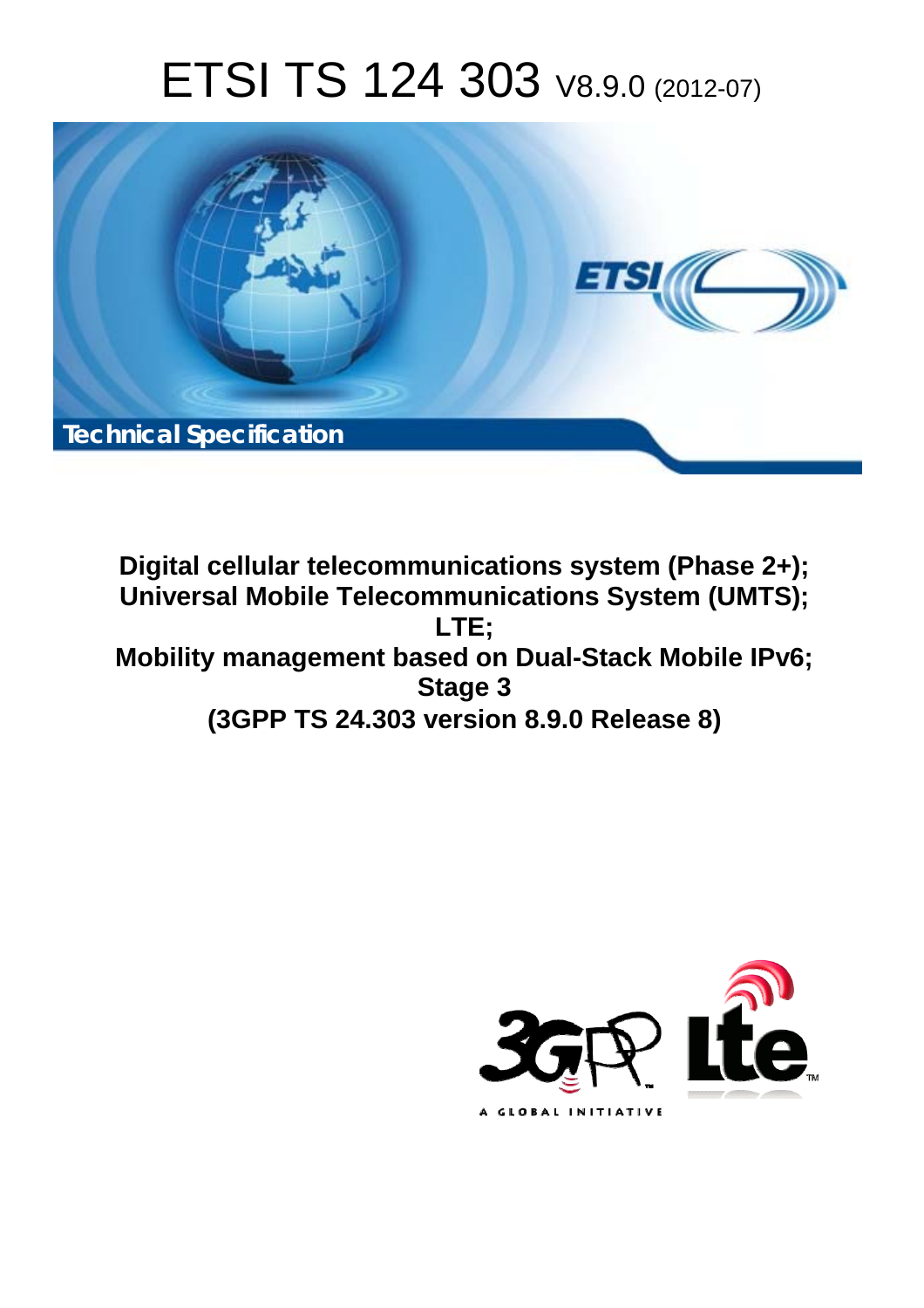Reference RTS/TSGC-0124303v890

> Keywords GSM,LTE,UMTS

#### *ETSI*

#### 650 Route des Lucioles F-06921 Sophia Antipolis Cedex - FRANCE

Tel.: +33 4 92 94 42 00 Fax: +33 4 93 65 47 16

Siret N° 348 623 562 00017 - NAF 742 C Association à but non lucratif enregistrée à la Sous-Préfecture de Grasse (06) N° 7803/88

#### *Important notice*

Individual copies of the present document can be downloaded from: [http://www.etsi.org](http://www.etsi.org/)

The present document may be made available in more than one electronic version or in print. In any case of existing or perceived difference in contents between such versions, the reference version is the Portable Document Format (PDF). In case of dispute, the reference shall be the printing on ETSI printers of the PDF version kept on a specific network drive within ETSI Secretariat.

Users of the present document should be aware that the document may be subject to revision or change of status. Information on the current status of this and other ETSI documents is available at <http://portal.etsi.org/tb/status/status.asp>

If you find errors in the present document, please send your comment to one of the following services: [http://portal.etsi.org/chaircor/ETSI\\_support.asp](http://portal.etsi.org/chaircor/ETSI_support.asp)

#### *Copyright Notification*

No part may be reproduced except as authorized by written permission. The copyright and the foregoing restriction extend to reproduction in all media.

> © European Telecommunications Standards Institute 2012. All rights reserved.

**DECT**TM, **PLUGTESTS**TM, **UMTS**TM and the ETSI logo are Trade Marks of ETSI registered for the benefit of its Members. **3GPP**TM and **LTE**™ are Trade Marks of ETSI registered for the benefit of its Members and of the 3GPP Organizational Partners.

**GSM**® and the GSM logo are Trade Marks registered and owned by the GSM Association.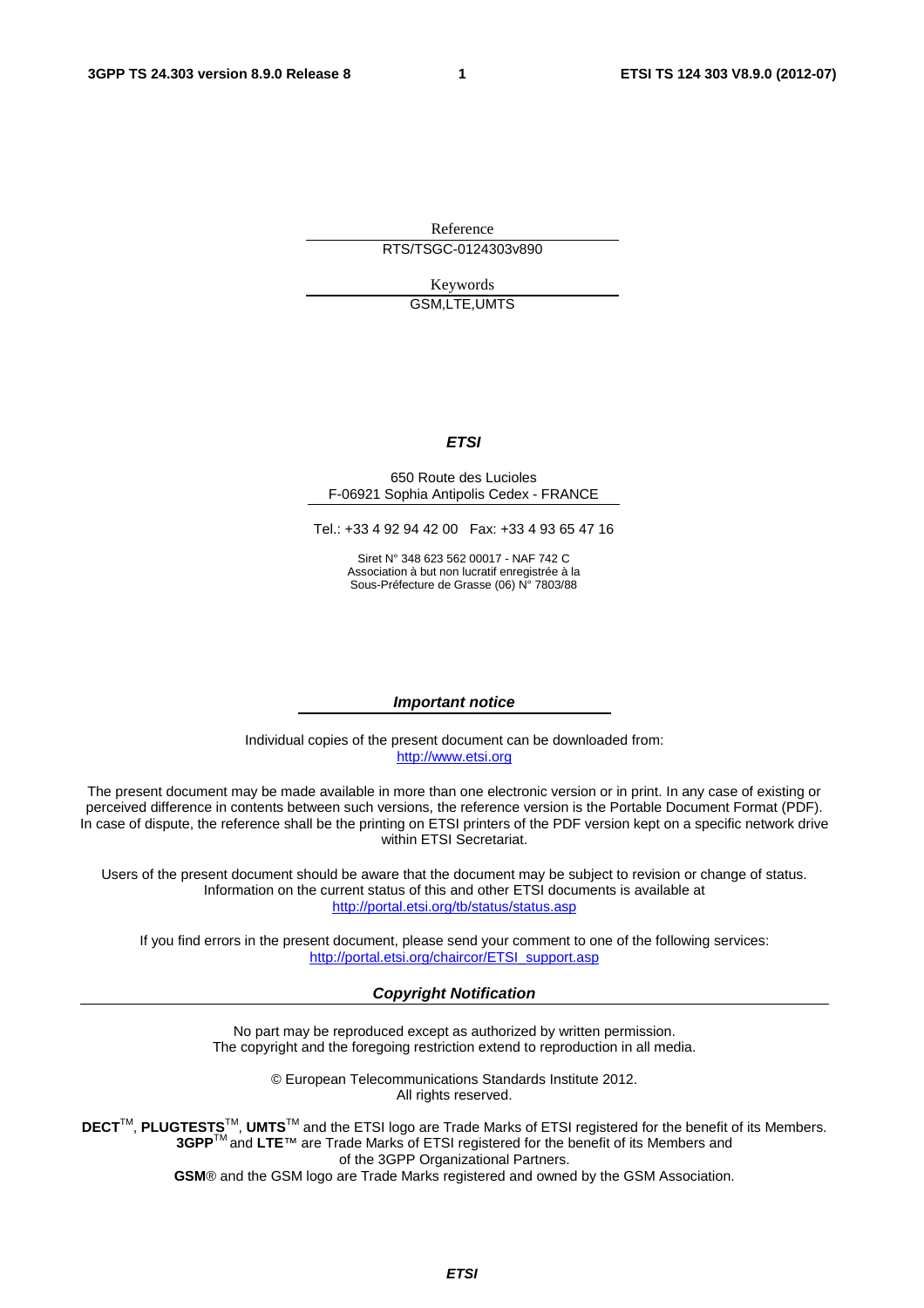### Intellectual Property Rights

IPRs essential or potentially essential to the present document may have been declared to ETSI. The information pertaining to these essential IPRs, if any, is publicly available for **ETSI members and non-members**, and can be found in ETSI SR 000 314: *"Intellectual Property Rights (IPRs); Essential, or potentially Essential, IPRs notified to ETSI in respect of ETSI standards"*, which is available from the ETSI Secretariat. Latest updates are available on the ETSI Web server ([http://ipr.etsi.org\)](http://webapp.etsi.org/IPR/home.asp).

Pursuant to the ETSI IPR Policy, no investigation, including IPR searches, has been carried out by ETSI. No guarantee can be given as to the existence of other IPRs not referenced in ETSI SR 000 314 (or the updates on the ETSI Web server) which are, or may be, or may become, essential to the present document.

### Foreword

This Technical Specification (TS) has been produced by ETSI 3rd Generation Partnership Project (3GPP).

The present document may refer to technical specifications or reports using their 3GPP identities, UMTS identities or GSM identities. These should be interpreted as being references to the corresponding ETSI deliverables.

The cross reference between GSM, UMTS, 3GPP and ETSI identities can be found under [http://webapp.etsi.org/key/queryform.asp.](http://webapp.etsi.org/key/queryform.asp)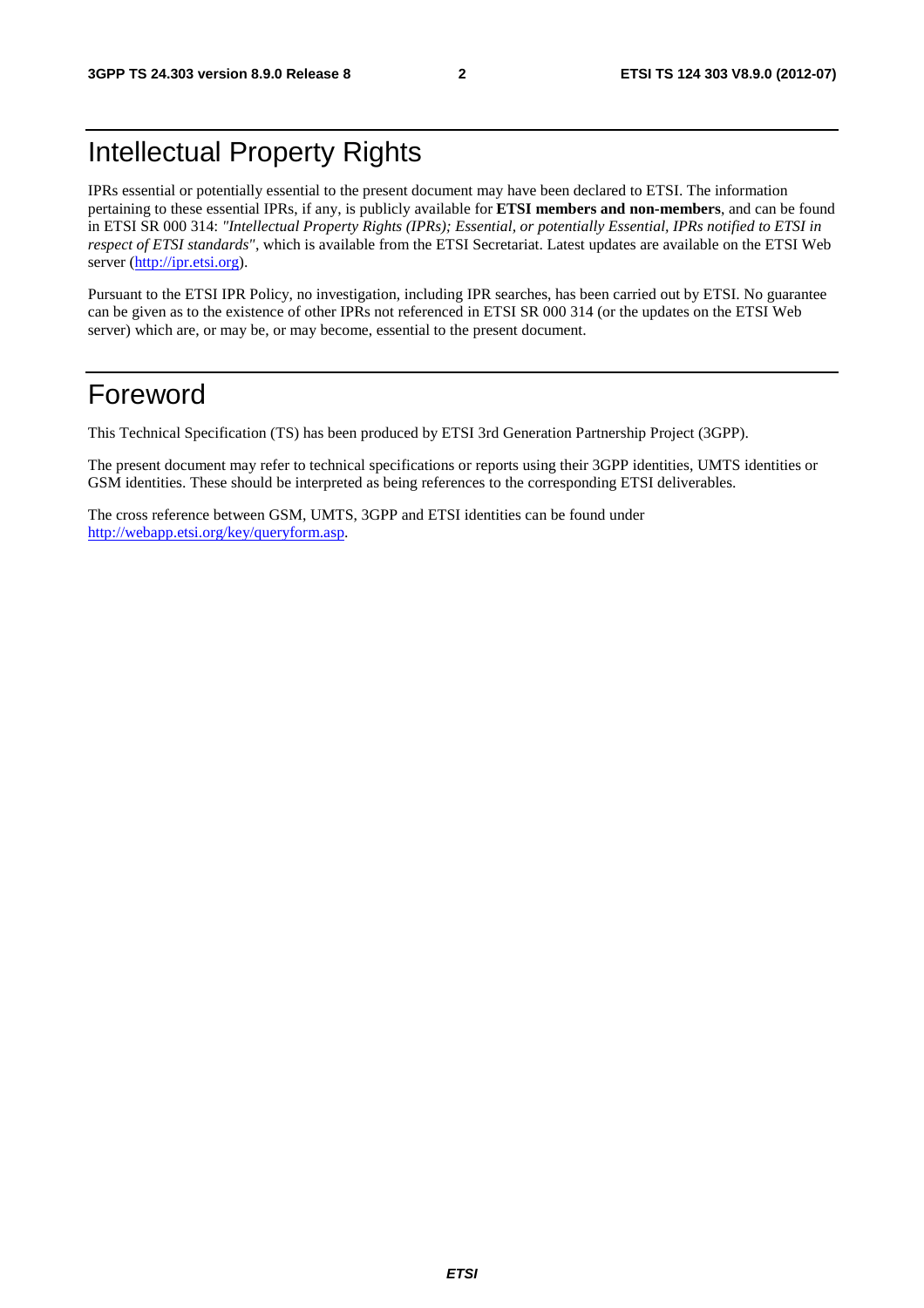$\mathbf{3}$ 

### Contents

| 1                  |                                                                              |  |
|--------------------|------------------------------------------------------------------------------|--|
| 2                  |                                                                              |  |
| 3                  |                                                                              |  |
| 3.1                |                                                                              |  |
| 3.2                |                                                                              |  |
| 4                  |                                                                              |  |
| 4.1                |                                                                              |  |
| 4.2                |                                                                              |  |
| 4.3                |                                                                              |  |
| 5                  |                                                                              |  |
| 5.1                |                                                                              |  |
| 5.1.1              |                                                                              |  |
| 5.1.2              |                                                                              |  |
| 5.1.2.1            |                                                                              |  |
| 5.1.2.1.1          |                                                                              |  |
| 5.1.2.1.2          |                                                                              |  |
| 5.1.2.1.3          |                                                                              |  |
| 5.1.2.1.4          |                                                                              |  |
| 5.1.2.1.5          |                                                                              |  |
| 5.1.2.2            |                                                                              |  |
| 5.1.2.3            |                                                                              |  |
| 5.1.2.4            |                                                                              |  |
| 5.1.3              |                                                                              |  |
| 5.1.3.1<br>5.1.3.2 | Security association establishment and IPv6 Home Network Prefix assignment13 |  |
| 5.1.3.3            |                                                                              |  |
| 5.2                |                                                                              |  |
| 5.2.1              |                                                                              |  |
| 5.2.2              |                                                                              |  |
| 5.2.2.1            |                                                                              |  |
| 5.2.2.2            |                                                                              |  |
| 5.2.2.3            |                                                                              |  |
| 5.2.2.4            |                                                                              |  |
| 5.2.3              |                                                                              |  |
| 5.2.3.1            |                                                                              |  |
| 5.2.3.2            |                                                                              |  |
| 5.2.3.3            |                                                                              |  |
| 5.3<br>5.3.1       |                                                                              |  |
| 5.3.2              |                                                                              |  |
| 5.3.3              |                                                                              |  |
| 5.4                |                                                                              |  |
| 5.4.1              |                                                                              |  |
| 5.4.2              |                                                                              |  |
| 5.4.2.1            |                                                                              |  |
| 5.4.2.2            |                                                                              |  |
| 5.4.3              |                                                                              |  |
| 5.4.3.1            |                                                                              |  |
| 5.4.3.2            |                                                                              |  |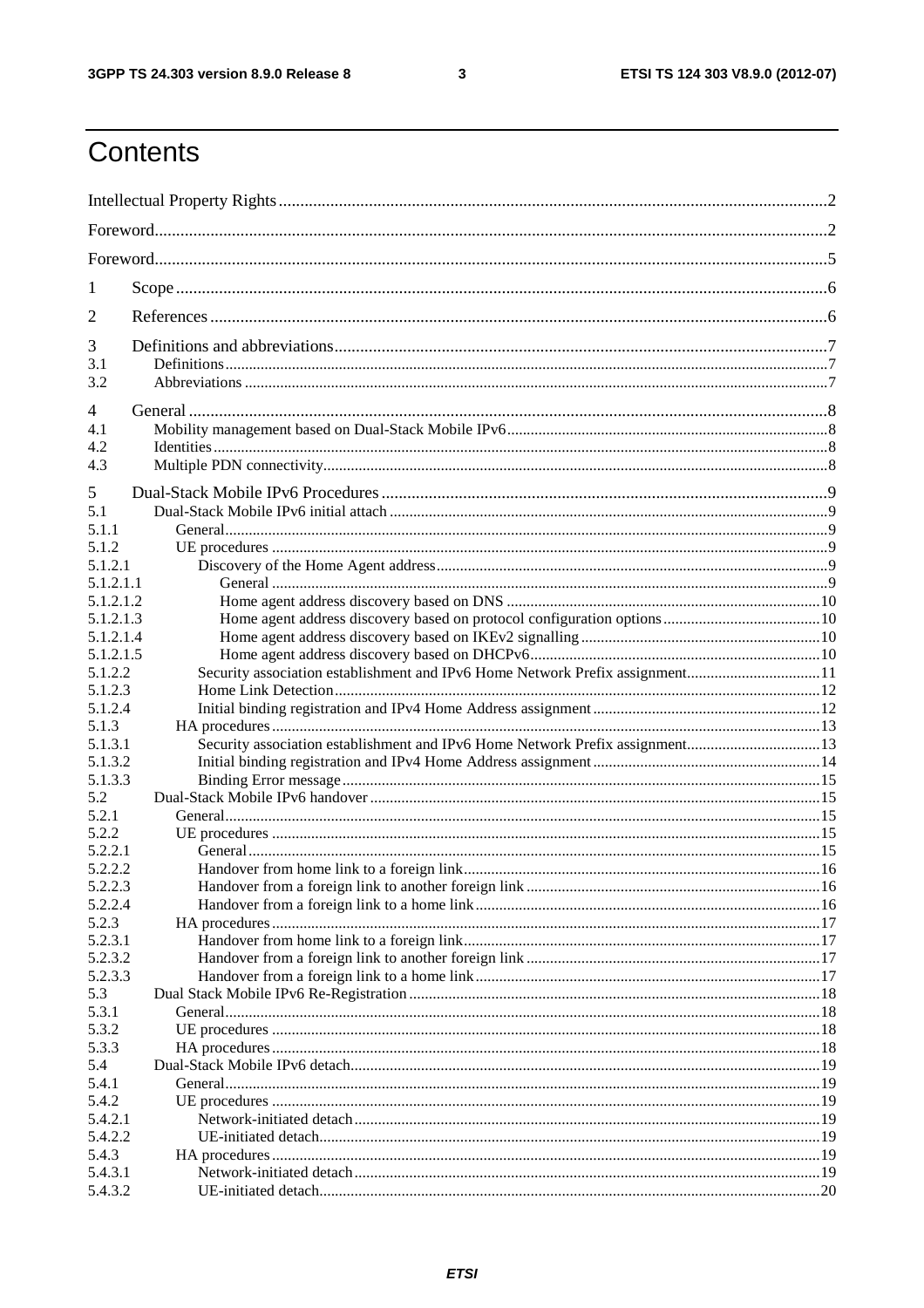$\overline{\mathbf{4}}$ 

|                                | <b>Annex A (normative):</b>   |  |
|--------------------------------|-------------------------------|--|
| A.1                            |                               |  |
| A.2<br>A.2.1<br>A.2.2<br>A.2.3 |                               |  |
| A.3<br>A.3.1<br>A.3.2          |                               |  |
| A.4<br>A.4.1<br>A.4.2          |                               |  |
| A.5<br>A.5.1<br>A.5.2          |                               |  |
| A.6<br>A.6.1<br>A.6.2          |                               |  |
| A.7                            |                               |  |
| B.1                            | <b>Annex B</b> (normative):   |  |
|                                | <b>Annex C</b> (informative): |  |
|                                |                               |  |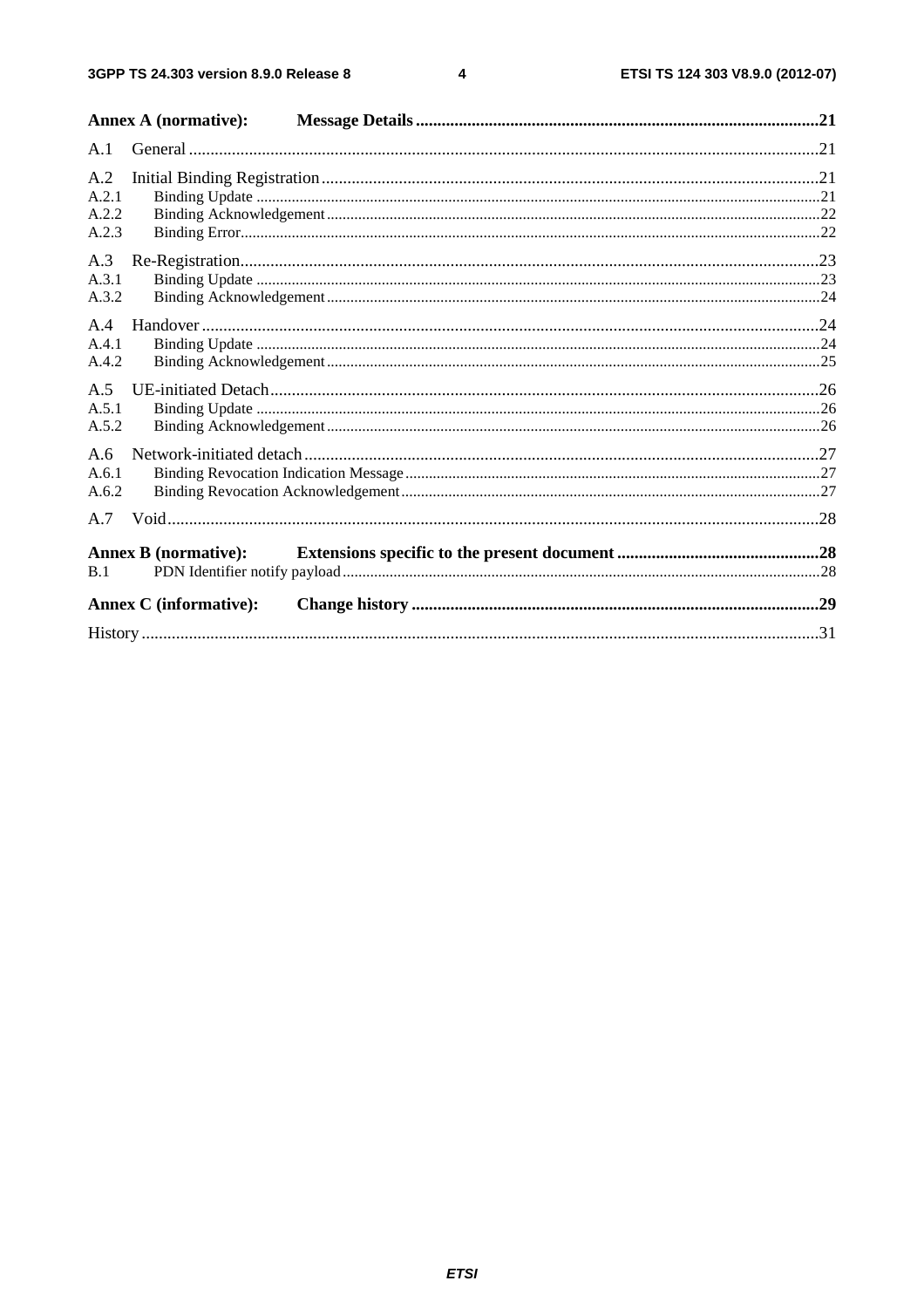### Foreword

This Technical Specification has been produced by the 3<sup>rd</sup> Generation Partnership Project (3GPP).

The contents of the present document are subject to continuing work within the TSG and may change following formal TSG approval. Should the TSG modify the contents of the present document, it will be re-released by the TSG with an identifying change of release date and an increase in version number as follows:

Version x.y.z

where:

- x the first digit:
	- 1 presented to TSG for information;
	- 2 presented to TSG for approval;
	- 3 or greater indicates TSG approved document under change control.
- y the second digit is incremented for all changes of substance, i.e. technical enhancements, corrections, updates, etc.
- z the third digit is incremented when editorial only changes have been incorporated in the document.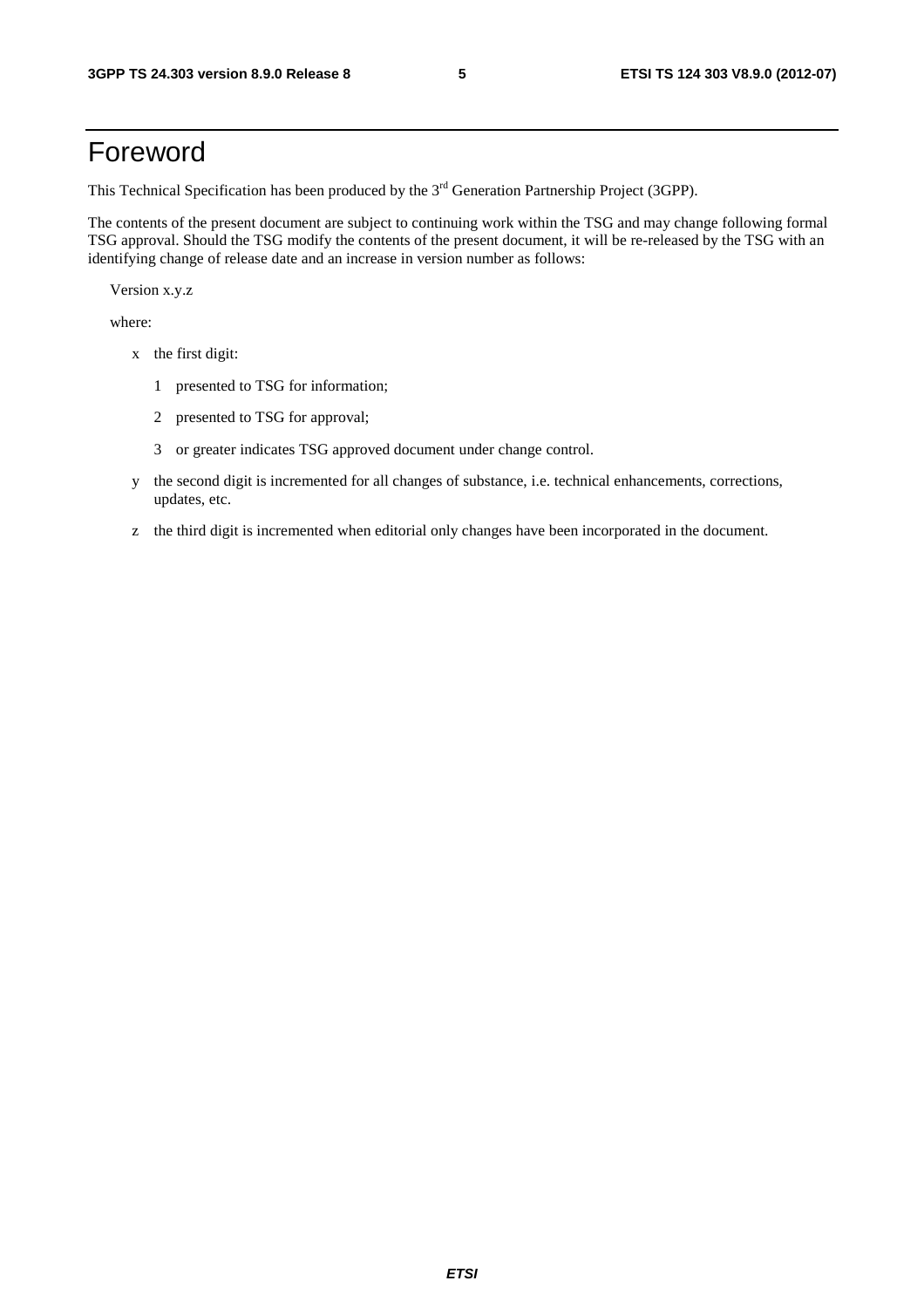### 1 Scope

The present document specifies the signalling procedures for accessing the 3GPP Evolved Packet Core network and handling the mobility between 3GPP and non-3GPP accesses via the S2c reference point defined in 3GPP TS 23.402 [3].

The present document is applicable to the User Equipment (UE) and the network node implementing the Home Agent functionality.

In addition the present document specifies the procedures used for the DSMIPv6 Home Agent discovery, for bootstrapping the DSMIPv6 security association between the UE and the Home Agent and for managing the DSMIPv6 tunnel. The specification of these procedures is compliant to IETF RFCs.

DSMIPv6 procedures can be used independently of the underlying access technology.

### 2 References

The following documents contain provisions which, through reference in this text, constitute provisions of the present document.

- References are either specific (identified by date of publication, edition number, version number, etc.) or non-specific.
- For a specific reference, subsequent revisions do not apply.
- For a non-specific reference, the latest version applies. In the case of a reference to a 3GPP document (including a GSM document), a non-specific reference implicitly refers to the latest version of that document *in the same Release as the present document*.
- [1] 3GPP TR 21.905: "Vocabulary for 3GPP Specifications".
- [2] IETF RFC 5555 (June 2009): "Mobile IPv6 support for dual stack Hosts and Routers (DSMIPv6)".
- [3] 3GPP TS 23.402: "Architecture Enhancements for non-3GPP accesses".
- [4] IETF RFC 4877 (April 2007): "Mobile IPv6 Operation with IKEv2 and the Revised IPsec Architecture".
- [5] Void.
- [6] IETF RFC 3775 (June 2004): "Mobility Support in IPv6".
- [7] Void.
- [8] Void.
- [9] Void.
- [10] IETF RFC 5026 (October 2007): "Mobile IPv6 bootstrapping in split scenario".
- [11] IETF RFC 4303 (December 2005): "IP Encapsulating Security Payload (ESP)".
- [12] IETF RFC 6610 (May 2012): "DHCP Options for Home Information Discovery in Mobile IPv6 (MIPv6)".
- [13] IETF RFC 3736 (April 2004): "Stateless Dynamic Host Configuration Protocol (DHCP) Service for IPv6".
- [14] IETF RFC 4306 (December 2005): "Internet Key Exchange (IKEv2) Protocol".
- [15] 3GPP TS 24.301: "Non-Access-Stratum (NAS) protocol for Evolved Packet System (EPS); Stage 3".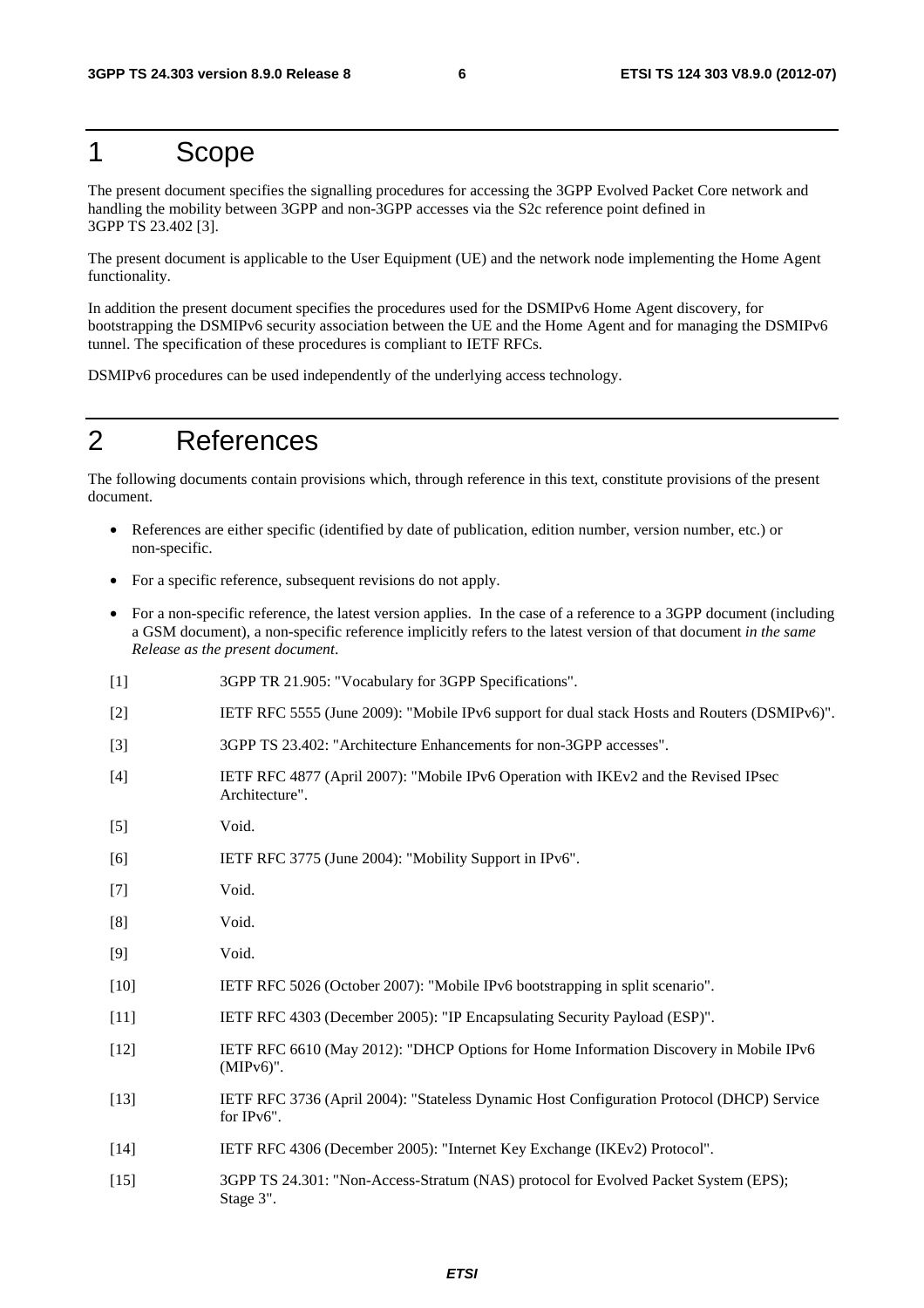| $[16]$ | Void.                                                                                                                                       |
|--------|---------------------------------------------------------------------------------------------------------------------------------------------|
| $[17]$ | 3GPP TS 23.003: "Numbering, addressing and identification".                                                                                 |
| $[18]$ | 3GPP TS 33.402: "3GPP System Architecture Evolution (SAE); Security aspects of non-3GPP<br>accesses"                                        |
| $[19]$ | draft-ietf-mext-binding-revocation-13 (September 2009): "Binding Revocation for IPv6 Mobility".                                             |
|        | Editor's note: The above document cannot be formally referenced until it is published as an RFC.                                            |
| $[20]$ | 3GPP TS 29.273: "3GPP EPS AAA interfaces"                                                                                                   |
| $[21]$ | 3GPP TS 24.302: "Access to the Evolved Packet Core (EPC) via non-3GPP access networks;<br>Stage 3".                                         |
| $[22]$ | Void.                                                                                                                                       |
| $[23]$ | IETF RFC 4739 (November 2006): "Multiple Authentication Exchanges in the Internet Key<br>Exchange (IKEv2) Protocol".                        |
| $[24]$ | 3GPP TS 33.234: "Wireless Local Area Network (WLAN) interworking security".                                                                 |
| $[25]$ | Void.                                                                                                                                       |
| $[26]$ | IETF RFC 4039 (March 2005): "Rapid Commit Option for the Dynamic Host Configuration<br>Protocol version 4 (DHCPv4)".                        |
| $[27]$ | draft-ietf-mext-rfc3775bis-02 (October 2008): "Mobility Support in IPv6".                                                                   |
|        | Editor's note: The above document cannot be formally referenced until it is published as an RFC.                                            |
| $[28]$ | IETF RFC 4187 (January 2006): "Extensible Authentication Protocol Method for 3rd Generation<br>Authentication and Key Agreement (EAP AKA)". |
| $[29]$ | IETF RFC 3963 (January 2005): "Network Mobility (NEMO) Basic Support Protocol".                                                             |
| $[30]$ | IETF RFC 5685 (November 2009): "Redirect Mechanism for IKEv2".                                                                              |

### 3 Definitions and abbreviations

### 3.1 Definitions

For the purposes of the present document, the terms and definitions given in 3GPP TR 21.905 [1] and the following apply. The following terms used in this Technical Specification are defined in IETF RFC 3775 [6]: Home Address, Care-of Address, binding cache, binding cache entry.

**Home network prefix:** An IPv6 prefix allocated by the Home Agent to the UE and used by the UE to configure the Home Address. The Home network prefix is uniquely allocated to a UE.

**Home Agent:** The Home Agent functionality consists in the DSMIPv6 anchor point functionality described in IETF RFC 5555 [2] and IETF RFC 4877 [4]. Based on 3GPP TS 23.402 [15] the HA functionality is implemented in the PDN Gateway.

### 3.2 Abbreviations

For the purposes of the present document, the abbreviations given in 3GPP TR 21.905 [1] and the following apply.

| DSMIP <sub>v6</sub> | Dual-Stack MIPv6                   |
|---------------------|------------------------------------|
| EPC.                | <b>Evolved Packet Core</b>         |
| ePDG                | <b>Evolved Packet Data Gateway</b> |
| <b>EPS</b>          | <b>Evolved Packet System</b>       |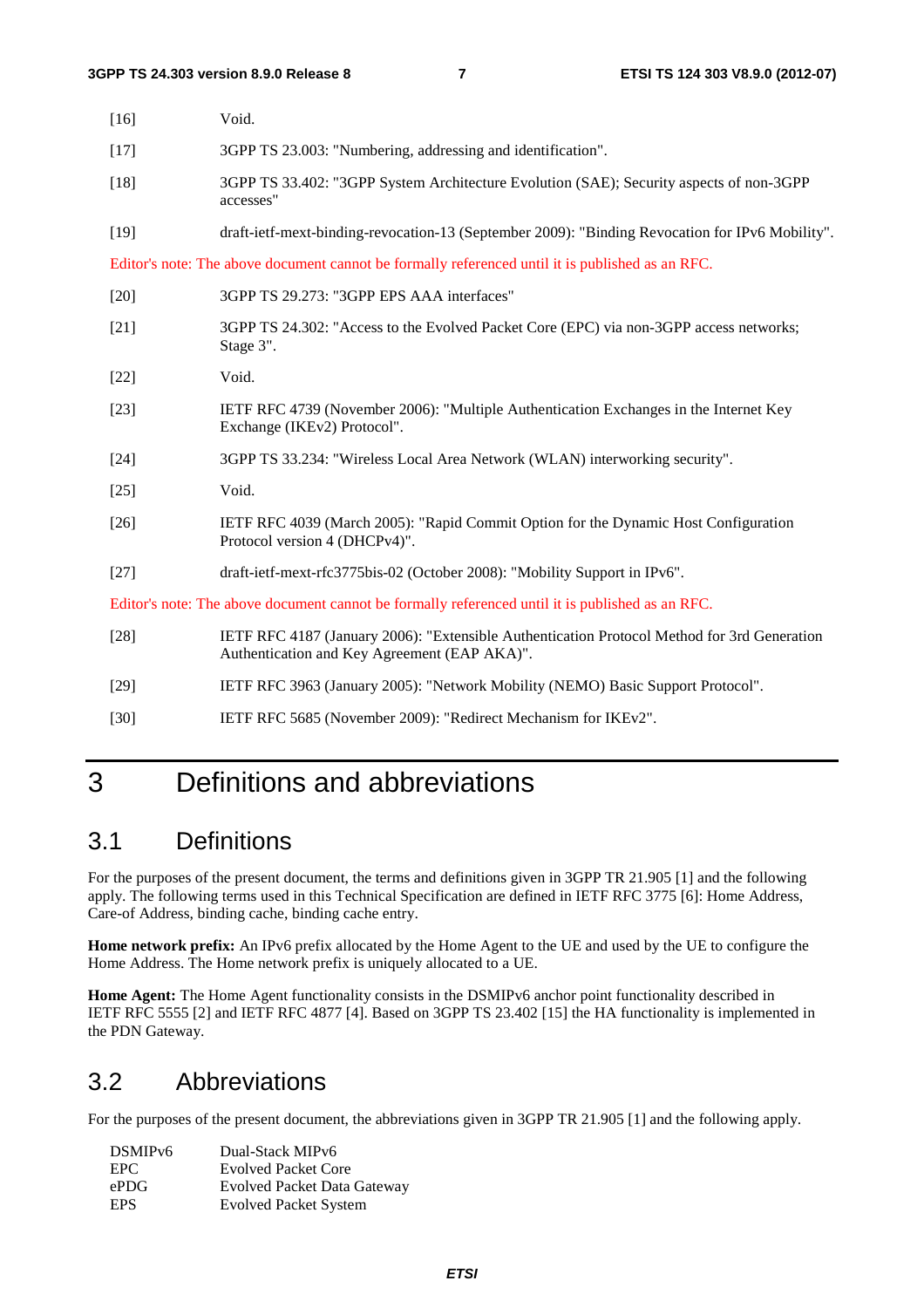| GW                 | Gateway             |
|--------------------|---------------------|
| <b>HA</b>          | Home Agent          |
| MIP <sub>v</sub> 6 | Mobile IP version 6 |
| UE                 | User Equipment      |

### 4 General

### 4.1 Mobility management based on Dual-Stack Mobile IPv6

DSMIPv6 is specified in IETF RFC 3775 [6] and IETF RFC 5555 [2]. The purpose of the DSMIPv6 procedures is to establish, manage and tear down a mobility tunnel between the UE and the HA function. The mobility tunnel establishment is always initiated by the UE, while the mobility tunnel tear down can be initiated either by the UE or the network. Communication between the UE and a correspondent node shall use the bidirectional mode of operation. Route optimization mode of operation is not supported by EPC in this release.

In this specification, the IETF RFC 4877 [4] is used to secure DSMIPv6 signalling. For this purpose, the UE performs an IKEv2 exchange with the HA before establishing the mobility tunnel as described in subclause 5.1.2.2. The details of the security aspects are specified in 3GPP TS 33.402 [18].

The mobility tunnel procedures are performed by the UE for each PDN connection, meaning that if multiple PDNs are accessed by the UE, multiple instances of the procedures are needed. The multiple PDN connections behaviour is specified more in detail in subclause 4.3.

In this specification, the IETF RFC 3963 [29] is used for prefix preservation. For this purpose, the UE uses the implicit mode as stated in IETF RFC 3963 [29] to tell the HA that the home network prefix would be preserved during mobility. The support of this operation is limited to the sending and receiving of IPv6 packets containing IPv6 addresses autoconfigured from the home network prefix, in addition to the IPv6 Home Address.

### 4.2 Identities

The UE shall use Network Access Identifier (NAI) as identification towards the HA in the IKEv2 exchange. During this process, the IPsec security association between the UE and the HA is tied to the user identity, set to the NAI, and to an SPI uniquely identifying this security association. The NAI is structured according to 3GPP TS 23.003 [17]. The NAI can be either a root NAI, a fast re-authentication NAI or pseudonym identity as specified in 3GPP TS 23.003 [17].

The UE shall use the HA-APN to identify the desired HA in the DNS-based and DHCPv6-based HA discovery procedures. The HA-APN is constructed according to 3GPP TS 23.003 [17].

NOTE: The operator is responsible to configure the DNS system so that the same PDN GW can be discovered via HA-APN and APN. A possible way of configuring the mapping between HA-APN and APN is to create the HA-APN from the respective APN by using the same Network Identifier and by adding the prefix "ha-apn" to the Operator Identifier.

The Binding Update and Binding Acknowledgement shall not explicitly carry an NAI as the IPsec security association is tied to the user identity.

### 4.3 Multiple PDN connectivity

This specification supports multiple PDN connectivity. The UE can setup multiple PDN connections with a given APN or multiple APNs using multiple DSMIPv6 sessions. There is one DSMIPv6 session per each PDN connection.

NOTE: When UE is associated to multiple PDN connections, it is possible for the UE to create a tunnel loop amongst the HAs by binding home addresses to each other. This results in the possibility of HA being flooded with packets. Packet flooding is not specific to DSMIPv6 and there exist current implementations to deal with the packet flooding issue. As for the formation of tunnel loop, the solution to solve it in this current specification (Release 8) is implementation specific until a standardized solution emerges.

The procedures described in clause 5 shall be interpreted as procedures which are executed for each PDN connection the UE established. This implies that: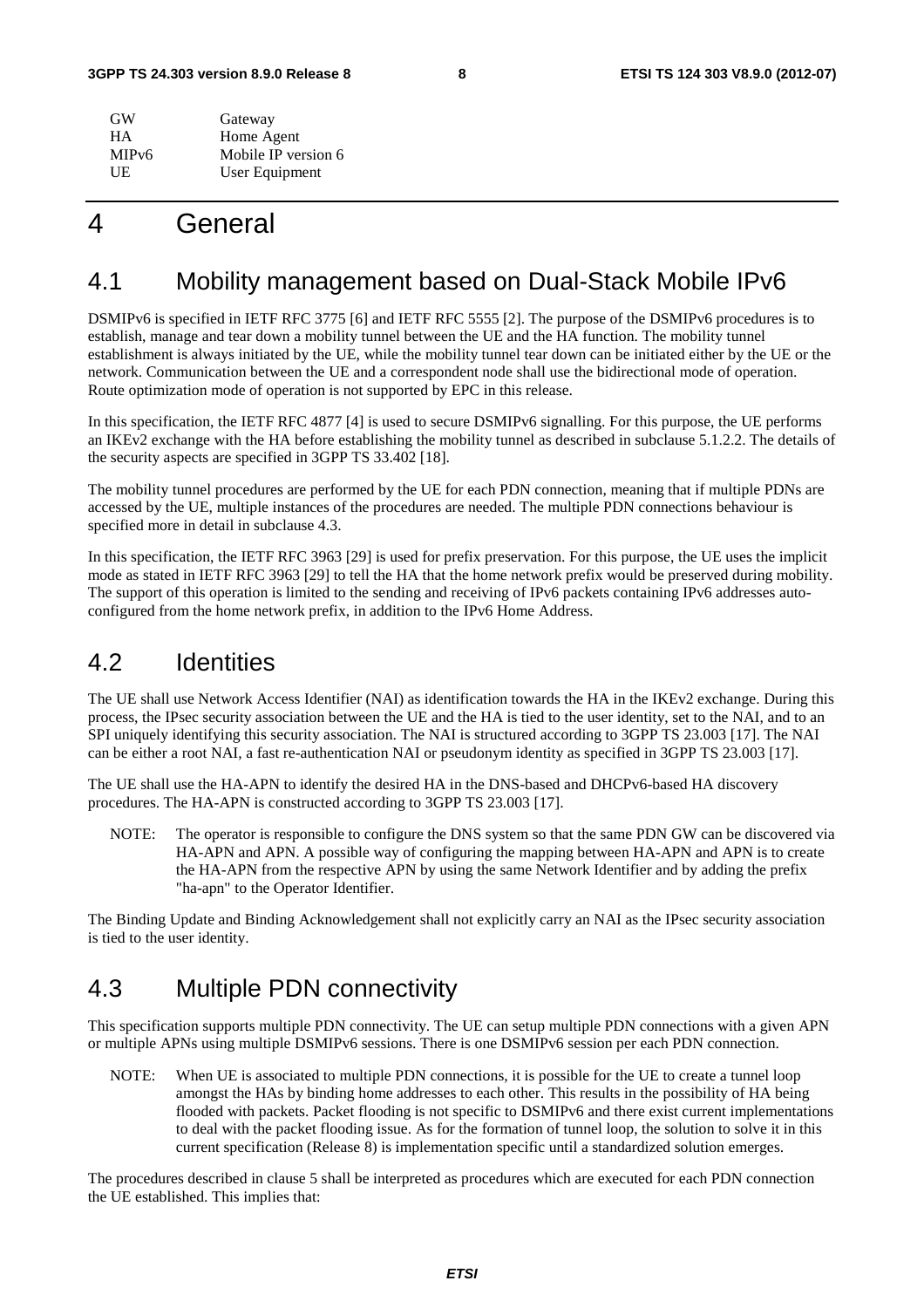- For the initial attachment of a PDN connection, the UE shall perform a Home Agent address discovery (subclause 5.1.2.1), a security association establishment via IKEv2, including the EAP-AKA authentication and the IPv6 Home Network Prefix assignment (subclause 5.1.2.2), and the initial binding registration (subclause 5.1.2.4).
- The handover procedure shall be performed for each PDN connection separately as described in subclause 5.2.2.
- The re-registration procedure shall be performed for each PDN connection separately as described in subclause 5.3.2.
- The detach procedure shall be performed for each PDN connection separately as described in subclause 5.4.2 or in subclause 5.4.3.

### 5 Dual-Stack Mobile IPv6 Procedures

### 5.1 Dual-Stack Mobile IPv6 initial attach

#### 5.1.1 General

The DSMIPv6 initial attach is performed by the UE to establish a DSMIPv6 connection with the node acting as HA. This is also known as the bootstrapping procedure as the UE establishes the security association with the HA. The initial attach involves the following tasks:

- **Discovery of the Home Agent address**. The UE needs to discover the IPv6 address as well as the IPv4 address of the HA.
- **Security association establishment**. The UE needs to establish an IPsec security association with the HA in order to secure the DSMIPv6 signalling. IKEv2 (IETF RFC 4877 [4]) is used to establish this security association.
- **IPv6 Home Network Prefix assignment**. The UE needs to be assigned an IPv6 Network Prefix of its home network in order to configure the global unicast Home Address to be used in DSMIPv6. The HA is responsible of assigning the IPv6 Home Network Prefix to the UE.
- **IPv4 Home Address assignment**. Optionally, a dual-stack UE can also request to be assigned an IPv4 Home Address to be used for IPv4-only applications. The HA is responsible of assigning the IPv4 Home Address to the UE.
- **Home link detection**. The UE needs to perform Home Link Detection before initiate registration with the HA. The DSMIPv6 Home Link Detection Function is used by the UE to detect if it is attached to the home link from a DSMIPv6 perspective.
- **Initial binding registration**. Unless the home link detection procedure indicates the UE is at home, the UE sends a Binding Update message to perform its initial registration with the HA.

If the UE requires additional configuration parameters, e.g. Vendor-specific options, stateless DHCPv4 and DHCPv6 as defined in IETF RFC 4039 [26] and IETF RFC 3736 [13] can be run over the DSMIPv6 tunnel.

#### 5.1.2 UE procedures

#### 5.1.2.1 Discovery of the Home Agent address

#### 5.1.2.1.1 General

The first procedure the UE needs to perform for DSMIPv6 initial attach is the discovery of the node acting as the HA.

The UE can discover the IP addresses of the HA in one of the four following ways:

via DNS;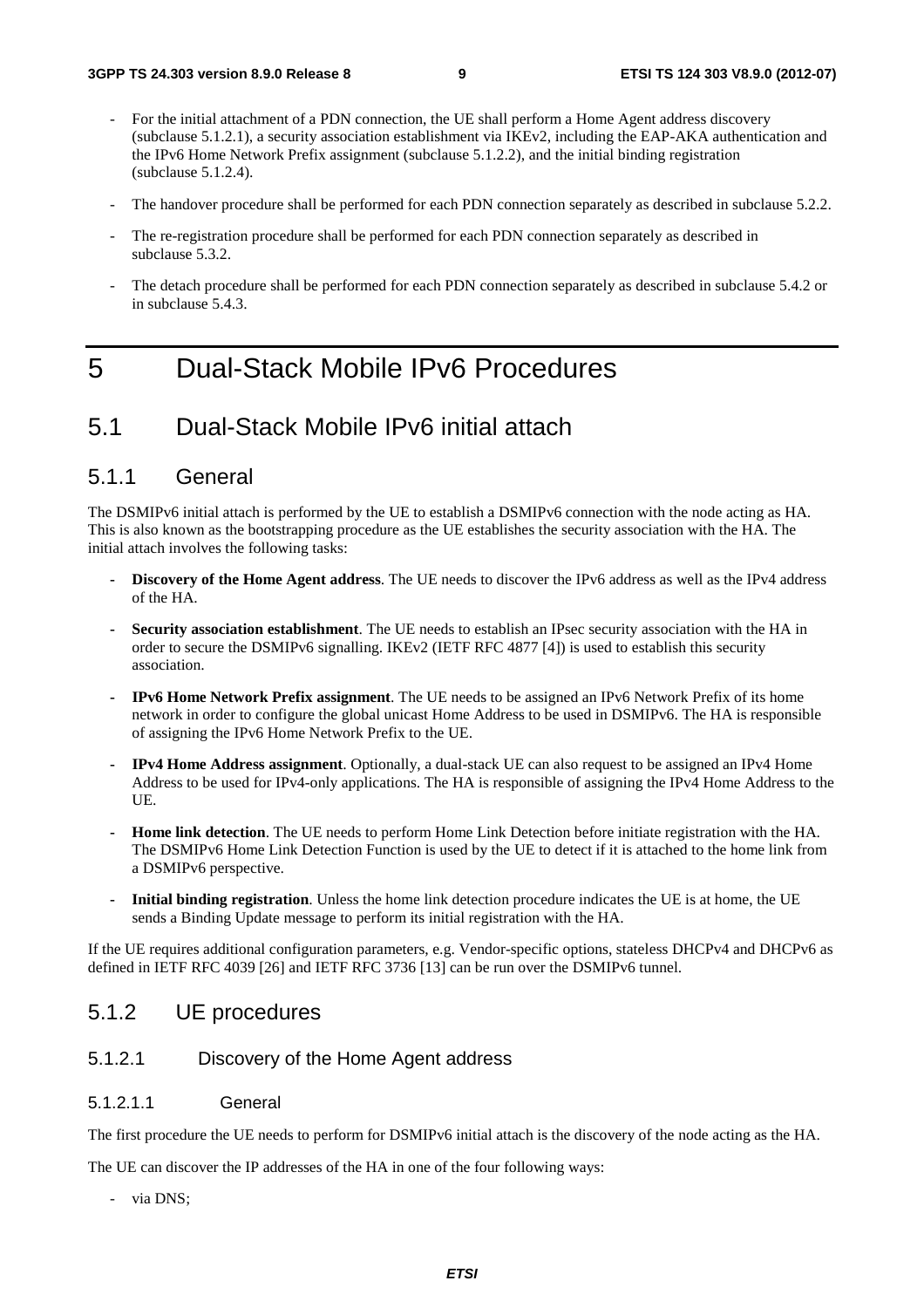- via attach procedure for 3GPP access or trusted non-3GPP access (if supported) based on protocol configuration options;
- via IKEv2 during tunnel setup to ePDG for untrusted non-3GPP accesses;
- via DHCPv6.

If the UE does not obtain the IP addresses of the HA via PCO during the 3GPP or trusted non-3GPP (if supported) attach or via IKEv2 signalling, it shall follow either the procedures described in subclause 5.1.2.1.5 or the procedures described in subclause 5.1.2.1.2. The UE may be configured to perform both procedures in parallel or one of the two procedures only in case the other failed.

#### 5.1.2.1.2 Home agent address discovery based on DNS

A UE performing Home Agent discovery based on DNS shall support the implementation of standard DNS mechanisms.

The UE shall perform DNS Lookup by Home Agent Name as specified in IETF RFC 5026 [10].The QNAME shall be set to the requested HA-APN. The HA-APN shall be constructed as specified in 3GPP TS 23.003 [17]. If a HA has both an IPv4 and an IPv6 address, the corresponding DNS record should be configured with both 'AAAA' and 'A' records. Accordingly the UE should perform one DNS lookup procedure to retrieve both 'AAAA' and 'A' records. The DNS server replies with one 'AAAA' and one 'A' record.

#### 5.1.2.1.3 Home agent address discovery based on protocol configuration options

The UE may request the IPv6 address and optionally the IPv4 address of the dual stack HA using the Protocol configuration options IE during the attach procedure for 3GPP or trusted non-3GPP access or the additional PDN connectivity procedure. The details of this procedure for the case of attach for 3GPP access are described in 3GPP TS 24.301 [15]. The details of this procedure for the case of attach for trusted non-3GPP access are described in 3GPP TS 24.302 [21].

#### 5.1.2.1.4 Home agent address discovery based on IKEv2 signalling

The UE may request the IPv6 and optionally the IPv4 address of the HA during the tunnel establishment procedure with the ePDG. The details of this procedure are described in 3GPP TS 24.302 [21].

#### 5.1.2.1.5 Home agent address discovery based on DHCPv6

The HA address discovery via DHCPv6 is possible in the following cases:

- in 3GPP access, or
- in trusted non-3GPP access, when a DHCPv6 relay exists in the trusted non-3GPP access and the PDN GW is the DHCPv6 server, or
- in trusted non-3GPP access, when the DHCPv6 server is in the trusted non-3GPP access and it has the HA addresse information from static configuration, or received via STa reference point as specified in 3GPP TS 29.273 [20].

A UE performing HA discovery based on DHCPv6 shall support the implementation of stateless DHCPv6 as specified in IETF RFC 3736 [13] and the DHCPv6 options as specified in IETF RFC 6610 [12].

In order to discover the address of the HA the UE shall send an Information-Request message including the "MIP6 Home Network ID FQDN Option" as described in IETF RFC 6610 [12].

NOTE: The new options described in IETF RFC 6610 [12] are applicable to DSMIPv6.

In order to connect to a HA for a specific target PDN, the UE shall include the desired HA-APN in the Home Network Identification FQDN field contained in the "MIP6 Home Network ID FQDN Option" as described in IETF RFC 6610 [12].

The HA information is provided to the UE as described in IETF RFC 6610 [12] in the sub-option contained in the "MIP6 Identified Home Network Information Option". The sub-option can be: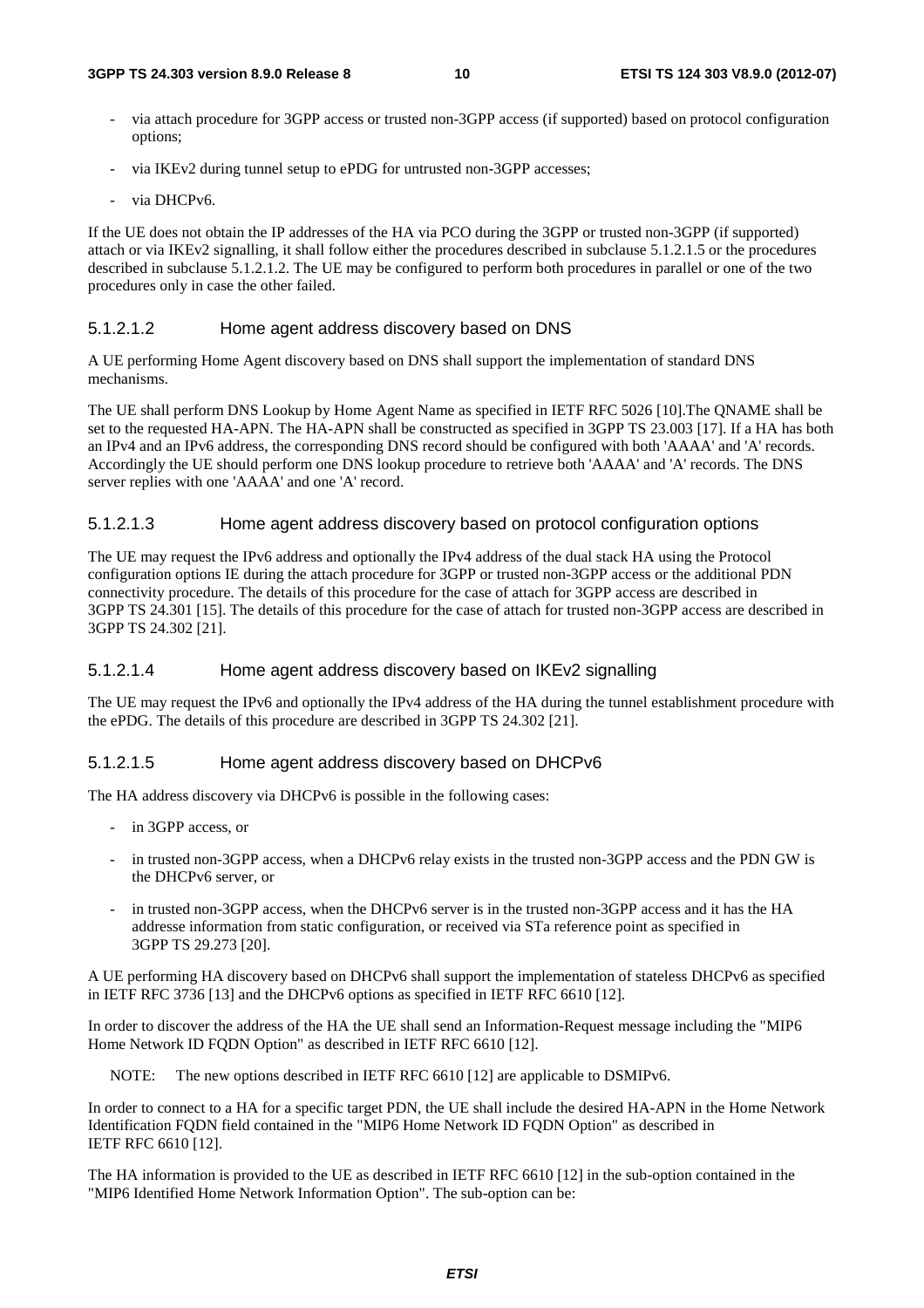#### **3GPP TS 24.303 version 8.9.0 Release 8 11 ETSI TS 124 303 V8.9.0 (2012-07)**

- a "MIP6 Home Agent Address Network Information Option" (the IPv6 address and if available, the IPv4 address of the HA); or
- a "MIP6 Home Agent FQDN Network Information Option" (the HA FQDN) as described in IETF RFC 6610 [12].

In the latter case the UE shall perform a DNS Lookup by Home Agent Name as specified in IETF RFC 5026 [10]. The QNAME shall be set to the received HA FQDN.

If a HA has both an IPv4 and an IPv6 address, the corresponding DNS record should be configured with both 'AAAA' and 'A' records. Accordingly the UE should perform one DNS lookup procedure to retrieve both 'AAAA' and 'A' records. The DNS server replies with one 'AAAA' and one 'A' record.

#### 5.1.2.2 Security association establishment and IPv6 Home Network Prefix assignment

The UE shall support the IKEv2 protocol (see IETF RFC 4306 [14]) for negotiating the IPsec security association to secure DSMIPv6 signalling and shall support EAP over IKEv2 as described in IETF RFC 4306 [14] to perform authentication with an AAA server. In a case an additional authentication and authorization of the IPSec security association is needed with an external AAA server, then the additional authentication steps during the IKEv2 exchange shall be supported as specified in IETF RFC 4739 [23] and described in 3GPP TS 33.234 [24].

The UE shall support IPsec ESP (see IETF RFC 4303 [11]) in order to provide authentication of Binding Update and Binding Acknowledgement messages as specified in IETF RFC 4877 [4]. The UE shall support multiple authentication exchanges in the IKEv2 protocol as specified in IETF RFC 4739 [23] in order to support authentication with an external AAA server. The UE shall support the redirect mechanism as defined in IETF RFC 5685 [30].

The UE shall initiate the security association establishment procedure by sending the IKE\_SA\_INIT request message defined in IETF RFC 4306 [14] to the HA. The UE shall indicate support for the HA reallocation by including a REDIRECT\_SUPPORTED payload in the IKE\_SA\_INIT request as specified inIETF RFC 5685 [30]. On receipt of an IKE\_SA\_INIT response, the UE shall send an IKE\_AUTH request message including the MN-NAI in the IDi payload and the Access Point Name (APN) of the target PDN the UE wants to connect to in the IDr payload. The APN shall be formatted as defined in 3GPP TS 23.003 [17]. The username part of the MN-NAI included in "IDi" payload may be an IMSI, pseudonym or re-authentication ID. The UE shall include in the IDi payload the same MN-NAI it includes in the EAP-Response/Identity within the EAP-AKA exchange.

In the very first EAP-Response/Identity within the IKEv2 exchange the UE shall include a NAI whose username is derived from IMSI. In subsequent exchanges the UE should use pseudonyms and re-authentication identities provided by the 3GPP AAA server as specified in IETF RFC 4187 [28].

NOTE: Fast re-authentication mechanism is optional, and therefore is an implementation option in the UE and operator configuration issue (i.e. it also depends on whether the AAA server sent a re-authentication ID during previous EAP authentication) whether to use it during security association establishment.

EAP-AKA over IKEv2 shall be used to authenticate UE in the IKE\_AUTH exchange, while public key signature based authentication with certificates shall be used to authenticate the HA.

During the IKEv2 exchange, the HA may trigger the UE to perform the HA reallocation procedure. If the UE receives as part of the IKE\_AUTH response message a REDIRECT payload containing the IP address of a target HA as specified in subclause 5.1.3.1, the UE shall initiate a new IKEv2 security association with the target HA. The UE shall terminate the IKEv2 security association with the initial HA by sending an IKEv2 Informational message with a DELETE payload as specified in IETF RFC 4306 [14].

During the IKEv2 exchange, the UE shall request the allocation of an IPv6 home prefix through the Configuration Payload in the IKE\_AUTH request message. Since in EPS a unique IPv6 prefix is assigned to the UE, the UE shall include a MIP6\_HOME\_PREFIX attribute in the CFG\_REQUEST payload of the IKE\_AUTH request message as described in IETF RFC 5026 [10]. In addition the UE may include the INTERNAL\_IP6\_DNS attribute in the CFG\_REQUEST as described in IETF RFC 4306 [14] to request the DNS server IPv6 address of the PLMN it is connecting to via DSMIPv6. In the same way the UE may include the INTERNAL\_IP4\_DNS attribute in the CFG\_REQUEST payload to request the IPv4 address of the DNS server.

The UE shall then auto-configure a Home Address from the IPv6 prefix received from the HA and shall run a CREATE\_CHILD\_SA exchange to create the security association for the new Home Address. In the CREATE\_CHILD\_SA exchange the UE shall include the Home Address and the appropriate selectors in the TSi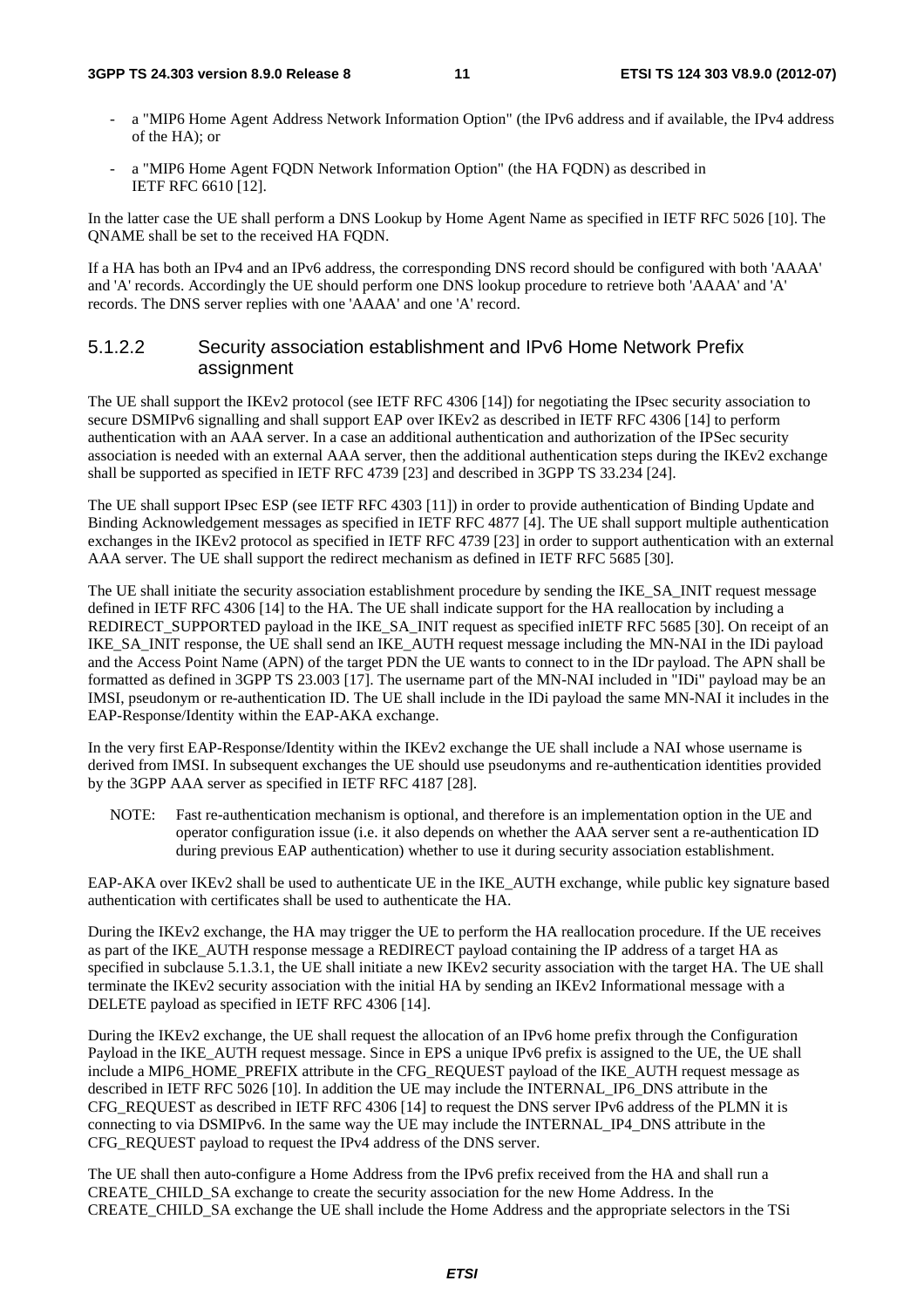(Traffic Selector-initiator) payload to negotiate the IPsec security association for protecting the Binding Update and Binding Acknowledgement messages as specified in IETF RFC 4877 [4].

If the UE knows the IPv6 Home Network Prefix of a PDN connection for which the security association is to be setup, the UE shall insert a PDN Identifier notify payload, as defined in annex B, in the IKE\_AUTH request message. The PDN Identifier notify payload shall contain the IPv6 Home Network Prefix of the PDN connection for which the security association is being set up. If the UE does not know the IPv6 Home Network Prefix of the PDN connection for which the security association is to be set up, the UE shall not include the PDN Identifier notify payload in the IKE\_AUTH request message.

#### 5.1.2.3 Home Link Detection

The DSMIPv6 Home Link Detection Function is used by the UE to detect if an access interface is on the home link for a PDN connection from a DSMIPv6 perspective. The Home Link Detection function shall be performed before sending DSMIPv6 Binding Update via the same access interface.

To perform the Home Link Detection procedure, the UE shall compare the assigned Home Network Prefix for a PDN connection with the IPv6 prefix or prefixes included in the Prefix Information Option in the Router Advertisements received on the local link. The Home Network Prefix can be assigned in a 3GPP access via PCO, as specified in 3GPP TS 24.301 [15], or via IKEv2 as specified in subclause 5.1.2.2. If there is a match between the Home Network Prefix and one of the local prefixes, the UE is attached on the home link over the respective access interface and shall not send a Binding Update to the HA unless the UE currently has a valid DSMIPv6 Binding Update list entry. If the UE has a valid DSMIPv6 Binding Update list entry, the UE shall proceed to perform the action specified in subclause 5.2.2.4. If there is not any match, the UE shall proceed as specified in subclause 5.1.2.4.

NOTE: The UE does not need to run IKEv2 for home link detection if the Home Network prefix is dynamically received in a PCO Information Element.

#### 5.1.2.4 Initial binding registration and IPv4 Home Address assignment

After establishing the security association and obtaining the IPv6 Home Address, the UE shall send a Binding Update message as specified in IETF RFC 3775 [6] and IETF RFC 5555 [2] in order to register its Home Address and Care-of Address at the HA, if it detects it is in the foreign network.

If both IPv4 and IPv6 Care-of Address are received at the foreign network, the UE shall first attempt to use the IPv6 Care-of Address for its binding registration. The UE shall not register both IPv4 and IPv6 Care-of Address to its HA.

If IPv6 Care-of Address is used for initial binding registration, the UE shall send the Binding Update message to the IPv6 address of the HA. In this Binding Update message the H (home registration) and A (acknowledge) bits shall be set. If the UE needs an IPv4 Home Address, the UE shall include the 0.0.0.0 address in the IPv4 Home Address option to request a dynamic IPv4 Home Address.

When IPv6 Care-of Address is used for initial binding registration, the Alternate Care-of Address option shall be used by the UE to carry the Care-of Address inside a Mobility Header which is protected by ESP. If this option is present, the address included in this option is the same address present in the source address of the IPv6 packet.

If IPv4 Care-of Address is used for initial binding registration, the UE shall send the Binding Update as follows (see IETF RFC 5555 [2]):

- The IPv6 packet, with the IPv6 Home Address as the Source Address field of the IPv6 header, shall be encapsulated in UDP.
- The UE shall include the IPv4 Care-of Address as the Source Address field of the IPv4 header and the HA IPv4 address as the Destination Address field of the IPv4 header.
- The UE shall include the IPv4 Care-of Address option containing the IPv4 Care-of Address.
- The UE shall set the H (home registration) and A (acknowledge) flags.
- The UE shall set the F (UDP encapsulation required) flag to 0.
- The UE shall set the R (Mobile Router Flag) flag to 1.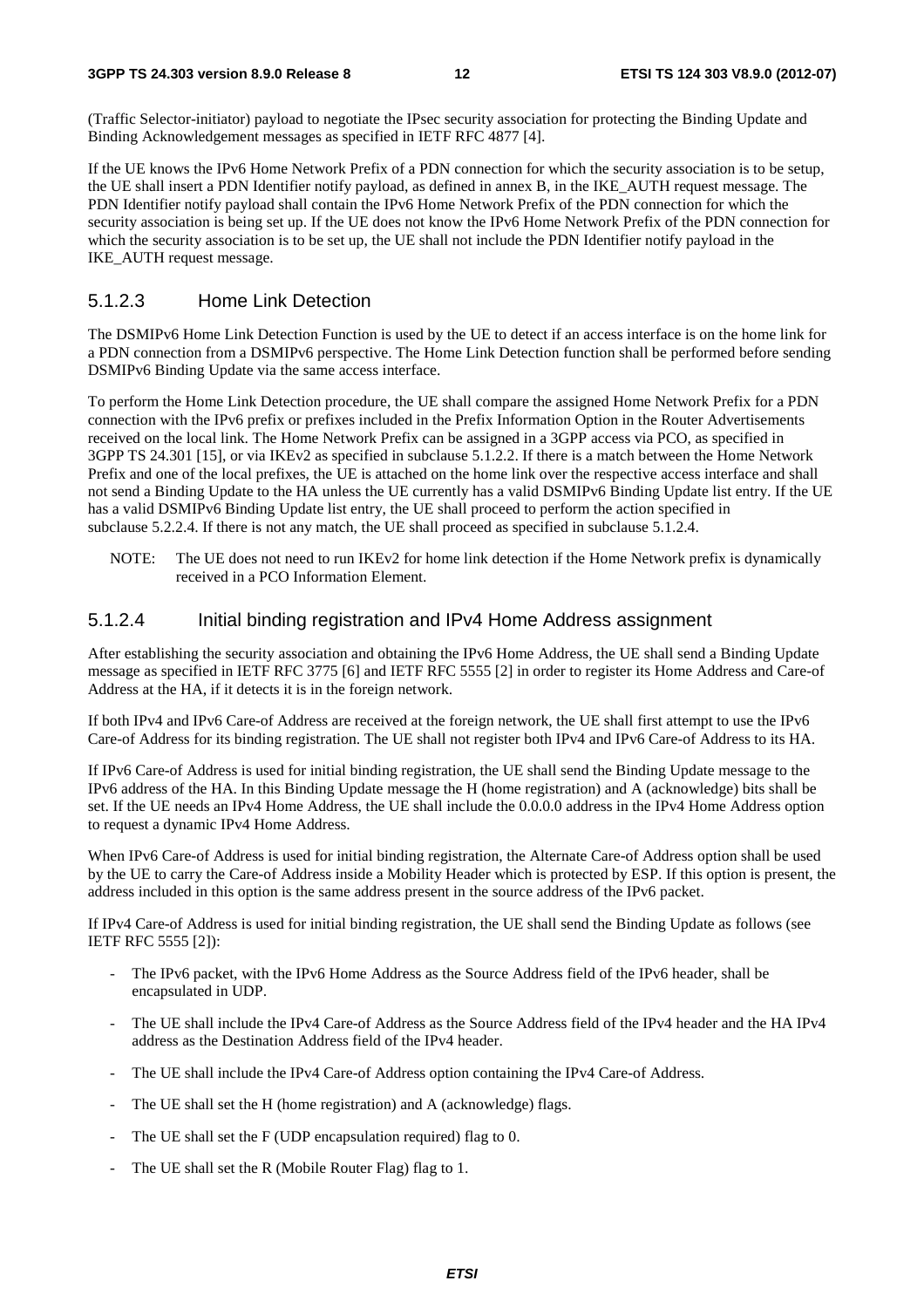#### **3GPP TS 24.303 version 8.9.0 Release 8 13 ETSI TS 124 303 V8.9.0 (2012-07)**

If the UE needs an IPv4 Home Address, the UE shall include an IPv4 Home Address option with the 0.0.0.0 address in the Binding Update message, as defined in IETF RFC 5555 [2].

When the UE receives the Binding Acknowledgement from the HA, it shall validate it based on the rules described in IETF RFC 3775 [6] and IETF RFC 5555 [2]. If the Binding Acknowledgement contains the successful status code 0 ("Binding Update Accepted"), the UE shall create an entry for the registered Home Address in its Binding Update List and may start sending packets containing its IPv6 Home Address or other IPv6 addresses auto-configured from the assigned home network prefix.

If the Binding Acknowledgement contains a value of 128, the UE may re-send the BU as specified in IETF RFC 3775 [6]. If the Binding Acknowledgement contains a value from 129 to 133 as specified in IETF RFC 3775 [6] or a value from 140 to 143 as specified in IETF RFC 3963 [29], the UE shall not send the BU to the HA and should discover another HA.

If the Binding Acknowledgment contains an IPv4 Address Acknowledgement option with status code value from 0 to 127 (indicating success), the UE shall create two entries in its Binding Update List, one for the IPv6 Home Address and another for the IPv4 Home Address. If the Binding Acknowledgement contains an IPv4 Address Acknowledgment option with status code indicating error (i.e. 128 or higher), the UE shall create an entry only for the IPv6 HoA in its binding update list. Moreover, if the status code is 129 ("Administratively prohibited") or 132 ("Dynamic IPv4 home address assignment not available"), the UE shall not re-send the Binding Update and it shall use only the IPv6 HoA. If the Binding Acknowledgement contains an IPv4 Address Acknowledgement option with status 128 ("Failure, reason unspecified"), 130 ("Incorrect IPv4 home address"), 131 ("Invalid IPv4 address") or 133 ("Prefix allocation unauthorized") it shall re-send the Binding Update including the 0.0.0.0 address in the IPv4 Home Address option. If the Binding Acknowledgement does not contain an IPv4 Address Acknowledgment option, the UE shall create an entry only for the IPv6 HoA in its binding update list.

NOTE: The value to be used to identify the IPv4 address acknowledgement option in the mobility header is 30;

The UE may then send data traffic either with the IPv6 Home Address or with the IPv4 Home Address. If the UE is located on an IP6-enabled link, it shall send IPv6 packets as described in IETF RFC 3775 [6]; IPv4 traffic shall be encapsulated in IPv6 packets as described in IETF RFC 5555 [2]. If the UE is located on an IPv4-only link and the Binding Acknowledgement contains the NAT detection option with the F flag set, the UE shall send IPv6 and IPv4 packets following the vanilla UDP encapsulation rules specified in IETF RFC 5555 [2]. Otherwise the UE shall send IPv6 and IPv4 packets encapsulated in IPv4 as specified in IETF RFC 5555 [2].

Once the DSMIPv6 tunnel is established, the UE may build a DHCPv4 or DHCPv6 message as described in IETF RFC 4039 [26] or IETF RFC 3736 [13] respectively and send it via the DSMIPv6 tunnel as described in IETF RFC 3775 [6] in order to retrieve additional parameters, e.g. Vendor-specific options.

### 5.1.3 HA procedures

#### 5.1.3.1 Security association establishment and IPv6 Home Network Prefix assignment

The HA shall support the IKEv2 protocol (see IETF RFC 4306 [14]) for negotiating the IPsec security association to secure DSMIPv6 signalling and shall support EAP over IKEv2 as described in IETF RFC 4306 [14] to perform UE authentication with an AAA server. If an additional authentication and authorization of the IPSec security association were needed with an external AAA server, then the additional authentication steps during the IKEv2 exchange shall be supported as specified in IETF RFC 4739 [23] and defined in 3GPP TS 33.234 [24]. The HA shall support IPsec ESP (see IETF RFC 4303 [11]) in order to provide authentication of Binding Update and Binding Acknowledgement messages as specified in IETF RFC 4877 [4]. The HA shall support multiple authentication exchanges in the IKEv2 protocol as specified in IETF RFC 4739 [23] in order to support authentication with an external AAA server.

The HA shall complete the IKE\_SA\_INIT exchange as specified in IETF RFC 4306 [14]. The HA shall include in the IDr the same value included by the UE in the IDr payload of the request.

Upon successful authorization and authentication, the HA shall accept the security association establishment request by sending the IKE\_AUTH response message with the CFG\_REPLY payload including the IPv6 Home Network Prefix allocated to the UE in the MIP6\_HOME\_PREFIX attribute. This prefix information shall include the prefix length as specified in IETF RFC 5026 [10]. If the UE included the INTERNAL\_IP6\_DNS or the INTERNAL\_IP4\_DNS in the CFG\_REQUEST payload, the HA shall include the same attribute in the CFG\_REPLY payload including zero or more DNS server addresses as specified in IETF RFC 4306 [14].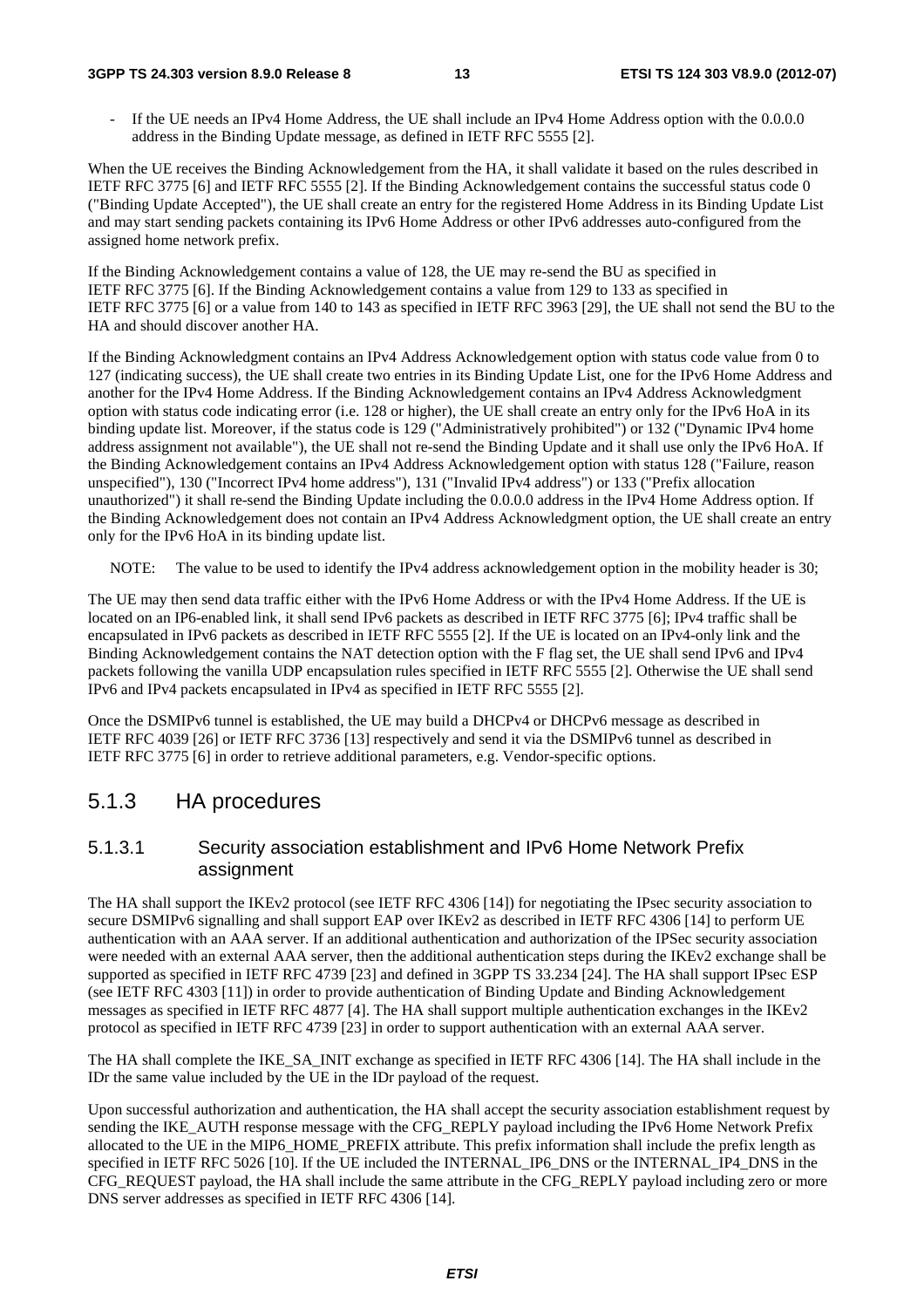If the UE included a PDN Identifier notify payload within the IKE\_AUTH request message, the HA may apply the following procedure :

- 1) Process the PDN Identifier notify payload according to IETF RFC 4306 [14]; and
- 2) Use the IPv6 prefix contained in the payload to identify the PDN connection for which the security association is being set up and
	- if the HA is able to identify the PDN connection for which the security association is being set up, the HA shallinsert the proper IPv6 Home Network Prefix in the MIP6\_HOME\_PREFIX attribute in the CFG\_REPLY payload; or
	- if the HA is not able to identify the PDN connection for which the security association is being set up, the HA shall ignore the content of the received PDN Identifier notify payload and allocate an IPv6 Home Network Prefix as described below.

When allocating an IPv6 Home Network Prefix, the HA shall apply one of the following procedures:

- If the IKEv2 message is received over an existing PDN connection, the assigned IPv6 network prefix of the PDN connection shall be sent to the UE as IPv6 Home Network Prefix in the MIP6\_HOME\_PREFIX attribute; or,
- If the IKEv2 message is not received over an existing PDN connection, and the UE has an existing PDN connection which has no IPSec security association established, the assigned IPv6 network prefix of the PDN connection shall be sent to the UE as IPv6 Home Network Prefix in the MIP6\_HOME\_PREFIX attribute; or,
- If the IKEv2 message is not received over an existing PDN connection, and the UE does not have an existing PDN connection which has no IPSec security association established, a new IPv6 network prefix shall be allocated and sent to the UE as IPv6 Home Network Prefix in the MIP6\_HOME\_PREFIX attribute.

If the 3GPP AAA server triggers the HA to perform a HA reallocation procedure as specified in 3GPP TS 33.402 [18], the HA learns the IP address of the target HA as specified in 3GPP TS 29.273 [20]. The HA shall provide to the UE the target HA IP address in the REDIRECT payload during IKE\_AUTH exchange as specified in 3GPP TS 33.402 [18]. The encoding of the REDIRECT payload in the IKE\_AUTH response message is specified in IETF RFC 5685 [30]. The HA shall not assign an IPv6 prefix to the UE in the IKE\_AUTH exchange. The HA shall remove the states of the IKEv2 security association with the UE after receiving an IKEv2 Informational message with a DELETE payload from the UE.

#### 5.1.3.2 Initial binding registration and IPv4 Home Address assignment

When the HA receives a Binding Update message from the UE, it shall validate it as described in IETF RFC 3775 [6] and in IETF RFC 5555 [2]. If the Alternate Care-of Address option is present, the HA shall verify the correctness of the Alternate Care-of Address option. If the Care-of Address specified in the Alternate Care-of Address option and in the Source Address field of the IPv6 header of the Binding Update packet are different, the HA shall reject the request by returning a Binding Acknowledgement with status code 128. If the HA accepts the Binding Update message, it shall create a new entry in its binding cache for UE, marking it as a home registration. The lifetime of this binding cache entry is set based on operator's policies. The HA shall not perform a Duplicate Address Detection on the IPv6 Home Address of the UE because of the uniqueness of the IPv6 prefix assigned by the HA to the UE. Then the HA shall send a Binding Acknowledgement with R bit set to "1" as specified in IETF RFC 3775 [6] and IETF RFC 3963 [29]. The HA may include the Binding Refresh Advice mobility option following rules defined in IETF RFC 3775 [6] to indicate the remaining time until the UE should send a new home binding update.

If the Binding Update contains an IPv4 Home Address option with the 0.0.0.0 IPv4 address, the HA shall assign an IPv4 Home Address to the UE, including an IPv4 Address Acknowledgement option in the Binding Acknowledgement message, as specified in IETF RFC 5555 [2]. If no IPv4 addresses are available at the HA, the HA shall send a Binding Acknowledgement with status code 132 in the IPv4 address acknowledgement option.

If in the received Binding Update the IPv4 Care-of Address in the IPv4 Care-of Address option is not the same as the IPv4 address in the Source Address in the outer IPv4 header then a NAT was in the path. This information shall be included in the Binding Acknowledgement within a NAT Detection option with the F flag set and the Binding Acknowledgement shall be encapsulated based on the vanilla UDP encapsulation specified in IETF RFC 5555 [2].

If a NAT was not detected, the HA shall send the Binding Acknowledgement without any UDP encapsulation; the message shall be encapsulated in an IPv4 header if the Care-of Address is IPv4 or in an IPv6 header if the Care-of Address is IPv6 as specified in IETF RFC 5555 [2].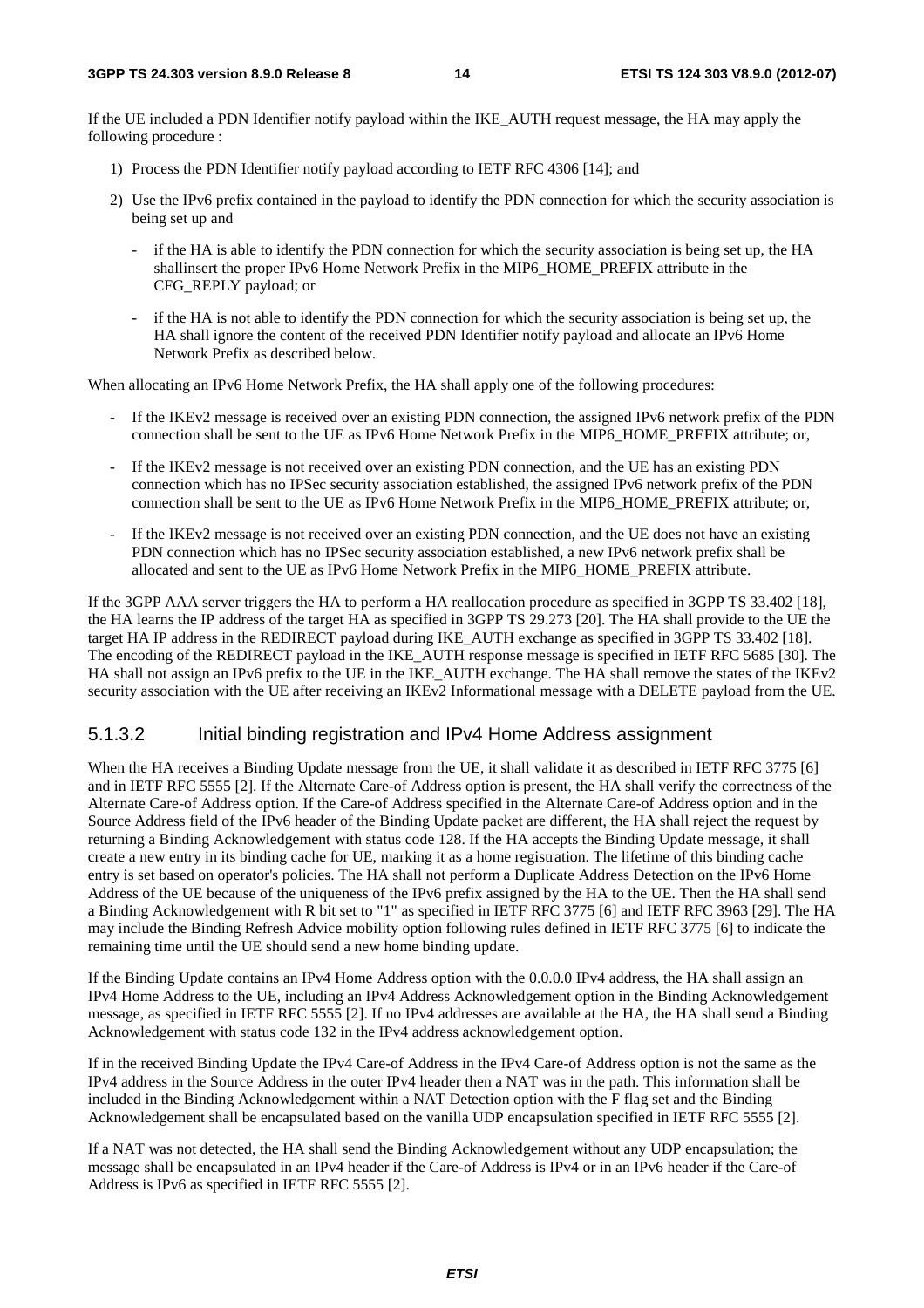If the binding update is accepted for both IPv4 and IPv6 home addresses, the HA creates two bindings, one for each home address as specified in IETF RFC 5555 [2]. The HA shall link the IPv4 home address binding to the IPv6 home address binding.

NOTE: How the linkage between the two bindings (e.g. separate or single binding cache entry) is performed is implementation specific.

When the binding cache entry is created for the UE, the HA shall tunnel all packets destined to the IPv6 Home Address, the home network prefix and all packets destined to the IPv4 Home Address (if present) to the UE's Care-of Address. If a NAT was detected, packets shall be encapsulated in UDP and IPv4 based on vanilla UDP encapsulation specified in IETF RFC 5555 [2]. If the Care-of Address is an IPv6 address, IPv4 and IPv6 packets shall be encapsulated in an IPv6 header as specified in IETF RFC 3775 [6] and in IETF RFC 5555 [2]; otherwise, if the Care-of Address is an IPv4 address, IPv4 and IPv6 packets shall be encapsulated in an IPv4 header as specified in IETF RFC 3775 [6] and in IETF RFC 5555 [2].

#### 5.1.3.3 Binding Error message

When the HA receives a Binding Update and detects an inappropriate attempt to use the Home Address destination option without an existing binding, or when an unrecognized Mobility Header is received the HA shall send a Binding Error message with appropriate status (value 1 "Unknown binding for Home Address destination option" or value 2 "Unrecognized MH Type value") as specified in IETF draft-ietf-mext-rfc3775bis-02 [27]. The HA shall include the Home address that was contained in the Home Address destination option.

If NAT was not detected, the HA shall send the Binding Error without any UDP encapsulation; the message shall be encapsulated in an IPv4 header if the Care-of Address is IPv4 or in an IPv6 header if the Care-of Address is IPv6 in the same manner as the Binding Acknowledgement encapsulation specified in IETF RFC 5555 [2].

If NAT was detected, the HA shall send the Binding Error encapsulated in UDP and IPv4 based on vanilla UDP encapsulation specified in IETF RFC 5555 [2].

### 5.2 Dual-Stack Mobile IPv6 handover

#### 5.2.1 General

The DSMIPv6 handover procedure is performed by the UE to update its Care-of Address at the HA after a movement between two different accesses which implies a change of the local IP address (e.g. a movement from a 3GPP to a non-3GPP access). When this procedure takes place, the UE has already a valid registration at the HA, which implies that the HA has an entry in its binding cache for that UE and a security association to secure DSMIPv6 signalling is in place between the UE and the HA.

The procedure involves performing the Home Link Detection, setup a security association with the HA if there is no security association existing, and the exchange of a Binding Update and a Binding Acknowledgement between the UE and the HA. For the handover procedure, at the previous access the UE shall already perform discovery of the HA address, and may set up a security association with it, as these steps are part of the initial attach procedure described in subclause 5.1.2.

There are different handover scenarios:

- handover from home link to a foreign link;
- handover from a foreign link to another foreign link; and
- handover from a foreign link to a home link.

### 5.2.2 UE procedures

#### 5.2.2.1 General

Following a change of access, the UE configures an IP address on the target access system. The details of IP address configuration can be access specific. The handling of the received Binding Acknowledgement is the same as specified in subclause 5.1.2.4.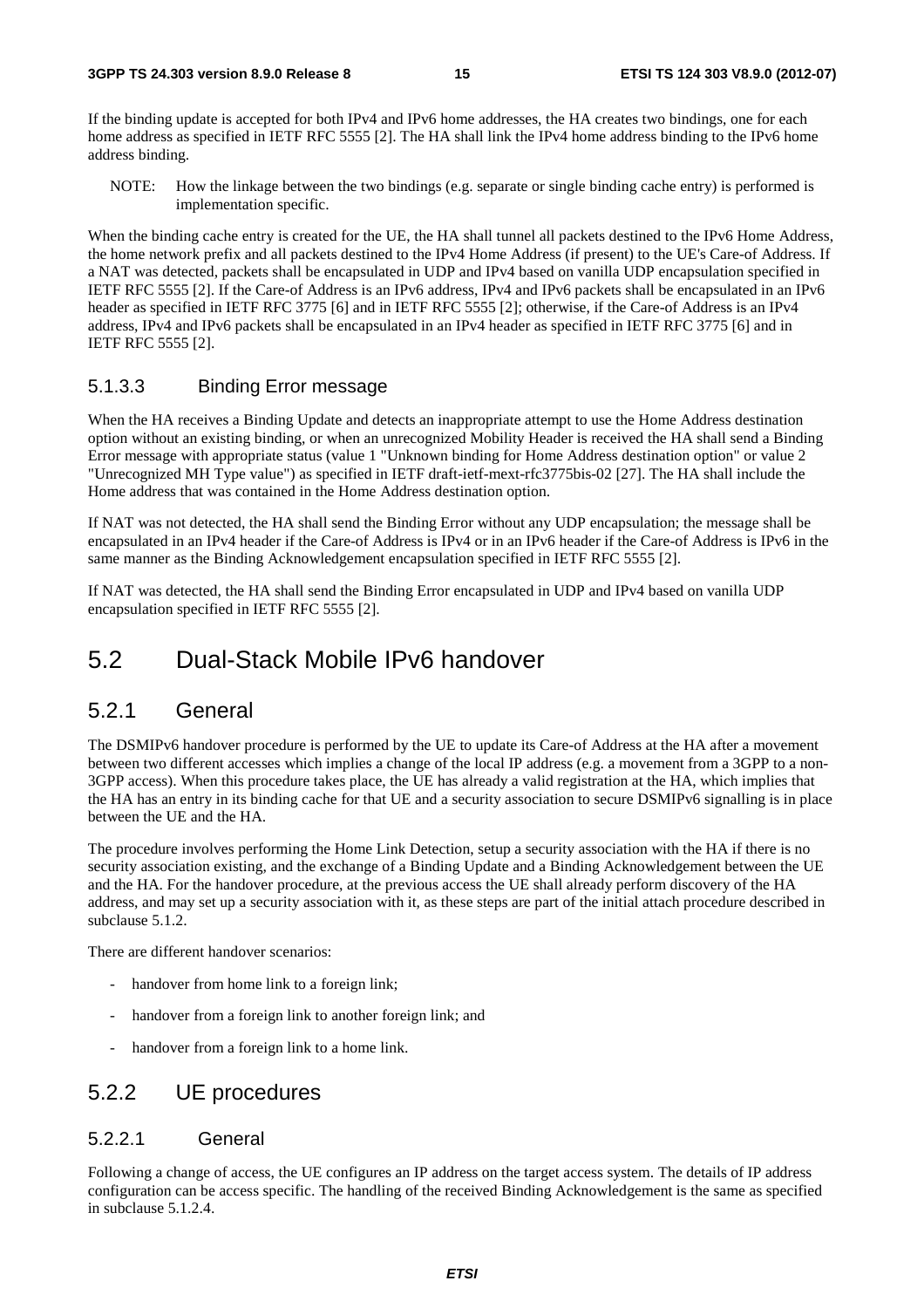#### 5.2.2.2 Handover from home link to a foreign link

If the access network supports IPv6, as soon as the UE has received via a Router Advertisement at least an IPv6 prefix which is not present in its Prefix List, the UE shall perform the Home Link detection as specified in subclause 5.1.2.3.

If the UE detects that it is moving from home link to foreign link, and if there is no security association existing with the HA, the UE shall perform the Security association establishment and Home Address assignment procedure with the HA as specified in subclause 5.1.2.2.

Then the UE shall perform the initial binding registration and IPv4 Home Address assignment as specified in subclause 5.1.2.4. In order to maintain IP address preservation for the IPv4 address used in the home link, the UE shall include the IPv4 address used on the home link in an IPv4 Home Address option in the same Binding Update message.

If the UE does not have an IPv4 Home Address but wants to configure one, the UE shall include the IPv4 Home Address option with the 0.0.0.0 address as specified in subclause 5.1.2.4.

If the access network supports only IPv4, as soon as the UE has configured an IPv4 Care-of Address, the UE shall send a Binding Update tunnelled in UDP as specified in IETF RFC 5555 [2]. The UE shall set the F flag to "0". The UE shall set the R flag to "1".

Independent of an IPv6 or IPv4 access network the UE shall set the Key Management Capability (K) bit in the Binding Update message.

If the UE receives, as response to an outstanding binding registration, a binding acknowledgment having a status code equal to 135 ("Sequence number out of window") and a sequence number different from the one used in the outstanding binding registration, the UE shall accept the binding acknowledgment and process it as specified in IETF RFC 3775 [6].

#### 5.2.2.3 Handover from a foreign link to another foreign link

If the access network supports IPv6, as soon as the UE has received via a Router Advertisement at least an IPv6 prefix which is not present in its Prefix List, the UE shall perform the Home Link detection as specified in subclause 5.1.2.3.

If the UE detects it is not attached to the home link, the UE shall send a Binding Update to the HA including the newly configured IP address as the Care-of Address in the Source IP address of the packet and optionally in the Alternate Care-of Address Option [6]. The UE build the Binding Update message as specified in IETF RFC 3775 [6].

If the UE has been assigned also an IPv4 Home Address and wants to update also the binding for it, the UE shall include the IPv4 Home Address option including the assigned IPv4 Home Address in the same Binding Update message.

If the UE has been assigned also an IPv4 Home Address and wants to release it, the UE shall not include any IPv4 Home Address option in the same Binding Update.

If the UE does not have an IPv4 Home Address but wants to configure one, the UE shall include the IPv4 Home Address option with the 0.0.0.0 address as specified in subclause 5.1.2.4.

If the access network supports only IPv4, as soon as the UE has configured an IPv4 Care-of Address which is different from the previous Care-of Address, the UE shall send a Binding Update tunnelled in UDP as specified in IETF RFC 5555 [2]. The UE shall set the F flag to "0". The UE shall set the R flag to "1".

Independent of an IPv6 or IPv4 access network the UE shall set the Key Management Capability (K) bit in the Binding Update message.

#### 5.2.2.4 Handover from a foreign link to a home link

If the access network supports IPv6, as soon as the UE has received via a Router Advertisement message at least an IPv6 prefix which is not present in its Prefix List, the UE shall perform the Home Link detection as specified in subclause 5.1.2.3 to detect if the UE is attaching to the home link. If the UE detects it is attached to the home link and there is a valid DSMIPv6 Binding Update list entry at the UE, the UE shall send a Binding Update with the Lifetime field set to "0" in order to remove the binding at the HA, as specified in IETF RFC 3775 [6]. If an IPv4 home address was assigned to the UE, as an optimization the UE may not include the IPv4 home address option as the binding for the IPv4 home address will be removed by the HA. Independent of an IPv6 or IPv4 access network the UE shall set the Key Management Capability (K) bit in the de-registration Binding Update message. The UE may preserve the IKEv2 session in order to avoid re-establishing the session when the next handover occurs. If there is not a safe assumption that the UE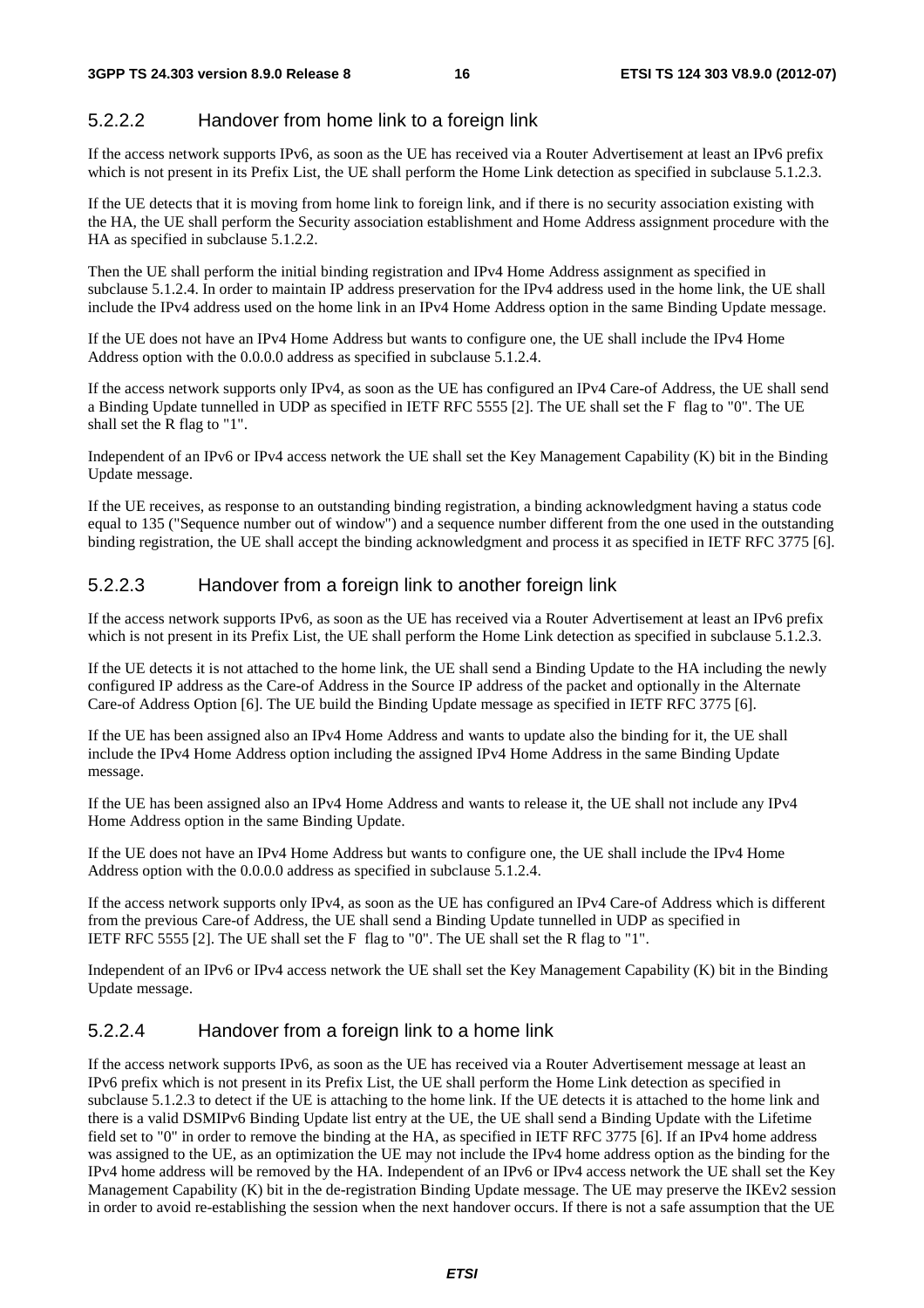will remain in the home link (e.g. switching off the non-3GPP radio interface in case of a dual radio terminal), the UE should preserve the IKEv2 session.

If the UE receives a Binding Revocation Indication message from the HA while there is an outstanding unacknowledged Binding Update with Lifetime field set to "0" message, the UE need not send a Binding Revocation Acknowledgement as specified in subclause 5.4.2.1.

#### 5.2.3 HA procedures

#### 5.2.3.1 Handover from home link to a foreign link

In case of UE handover from home link to foreign link, the HA shall support the initial registrstion procedure as specified in subclause 5.1.3.

The error codes used in the Binding Acknowledgement are the same as specified in subclause 5.1.3.2.

#### 5.2.3.2 Handover from a foreign link to another foreign link

When the HA receives a Binding Update from the UE, the HA shall validate it as described in IETF RFC 3775 [6] and in IETF RFC 5555 [2]. If the validation is successful, the HA shall update the binding cache entry related to the Home Address included in the Binding Update.

If the Binding Update is an IPv6 packet, with the Alternate Care-of Address option present, the HA shall verify the correctness of the Alternate Care-of Address option. If the Care-of Address specified in the Alternate Care-of Address option and in the Source Address field of the IPv6 header of the Binding Update packet are different, the HA shall reject the request by returning a Binding Acknowledgement with status code 128. If the option is valid, the HA shall update the binding cache entry with the Care-of Address in the Source Address of the IPv6 header.

If the Binding Update outer header is an IPv4 header and the IPv4 Care-of Address in the IPv4 Care-of Address option is the same as the IPv4 address in the Source Address in the outer IPv4 header, the HA shall update the binding cache entry with the Care-of Address in the IPv4 Care-of Address option and shall send a Binding Acknowledgment encapsulated in IPv4 as specified in IETF RFC 5555 [2].

If in the received Binding Update the IPv4 Care-of Address in the IPv4 Care-of Address option is not the same as the IPv4 address in the Source Address in the outer IPv4 header then a NAT was in the path. This information shall be included in the Binding Acknowledgement within a NAT Detection option with the F bit set. The Binding Acknowledgment shall be encapsulated in UDP and the binding cache updated as specified in IETF RFC 5555 [2].

If the Binding Update contains an IPv4 Home Address option with an IPv4 Home Address previously assigned, the HA shall update also the binding cache entry related to the IPv4 Home Address to the UE. If the Binding Update contains no IPv4 Home Address option, the HA shall remove the binding cache entry related to the IPv4 Home Address of the UE if present.

If the Binding Update contains an IPv4 Home Address option with the 0.0.0.0 IPv4 address, the HA shall assign an IPv4 Home Address to the UE, including an IPv4 Address Acknowledgement option in the Binding Acknowledgement message.

The error codes used in the Binding Acknowledgement are the same as specified in subclause 5.1.3.2.

If the Key Management Mobility Capability (K) bit is set in the Binding Update and the HA supports the feature, the HA updates its IKEv2 security associations to include the UE"s Care-of Address as the peer address and the Binding Acknowledgement is returned with the K bit set.

The HA shall set the R bit to "1" in the Binding Acknowledgement.

#### 5.2.3.3 Handover from a foreign link to a home link

When a UE hands over from a foreign link to its home link, a network based mobility protocol (PMIPv6 or GTP) in the home link creates a binding cache entry for the UE. The DSMIPv6 binding cache entry that was created by the UE on the foreign link shall not be overwritten. The downlink UE packets shall be processed by the HA based on the DSMIPv6 binding cache entry before the DSMIPv6 binding cache entry is removed.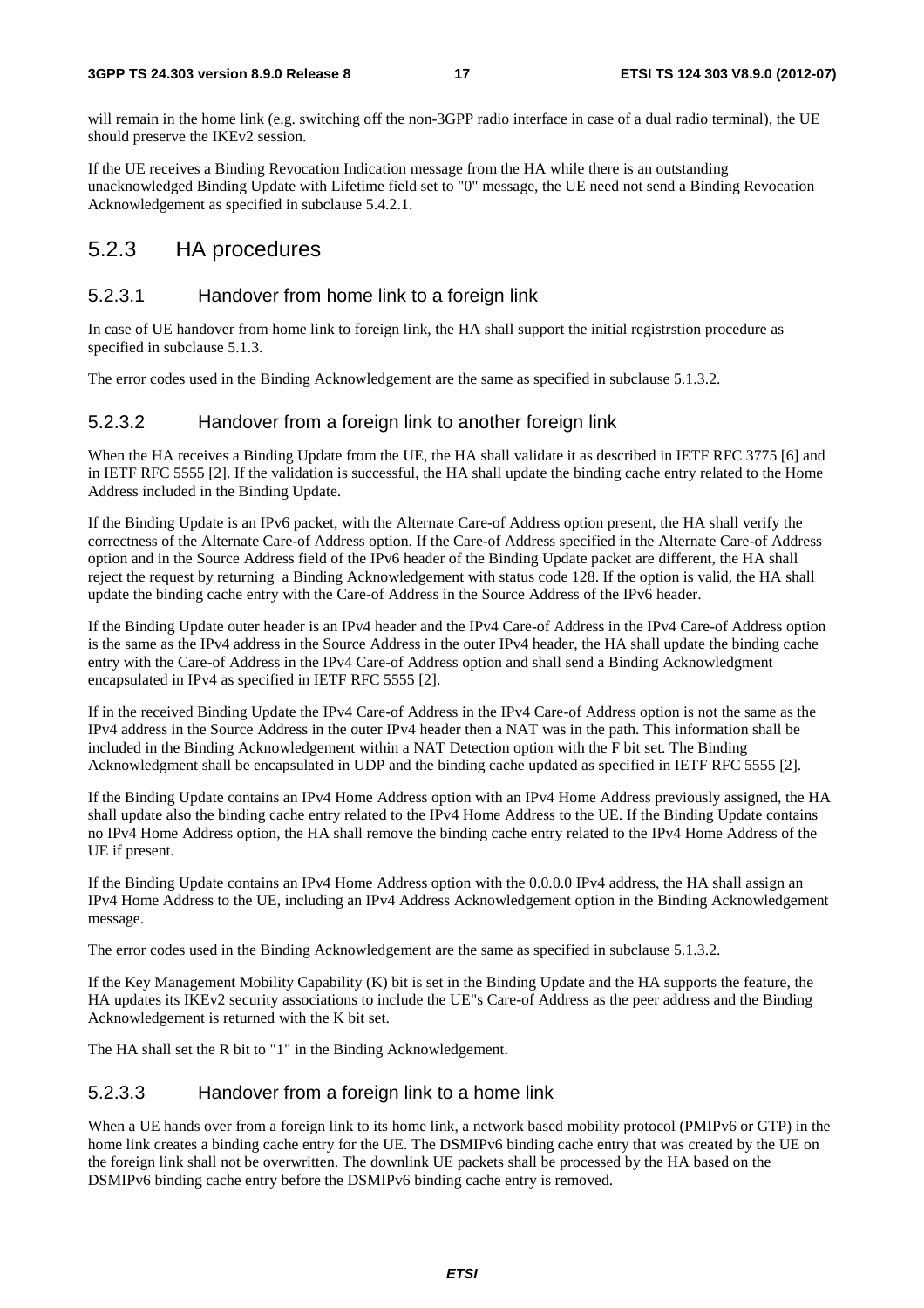The DSMIPv6 binding cache entry shall be removed when a Binding Update with lifetime field set to "0" is received by the HA from the UE. The HA shall process the message as per IETF RFC 5555 [2] and IETF RFC 3775 [6], removing the associated binding cache entry and sending the Binding Acknowledge message with the Status field set to "0" (Binding Update accepted). If an IPv4 home address was assigned to the UE, the HA shall also remove the binding for the IPv4 home address tied to the IPv6 home address included in the Binding Update.

If the HA decides to remove the DSMIPv6 binding cache entry of the UE, prior to receiving a binding update with lifetime set to "0" from the UE , the HA shall send a Binding Revocation Indication message as specified in subclause 5.4.3.1.

NOTE: As described above, if the HA receives a Binding Update with Lifetime field set to "0", the HA removes the associated binding cache entry, but additionally the HA can store some data of the binding cache entry for a certain time in order to allow the HA to identify a delayed Binding Update registration message arriving at the HA after the Binding Update de-registration.

### 5.3 Dual Stack Mobile IPv6 Re-Registration

#### 5.3.1 General

The DSMIPv6 Re-Registration procedure can occur at any time when the UE is already registered at the HA. The procedure is initiated by the UE when it wishes to extend the lifetime of an existing registration, e.g. in case the lifetime is expiring. The procedure can also be initiated by the UE when it wishes to request an IPv4 home address or to release the IPv4 binding while maintaining the IPv6 binding. The procedure may also be initiated by the UE as a mechanism to refresh the NAT bindings in order to be reachable from the HA.

NOTE: The usage of BU messages for keepalive purposes can have impacts to the battery life of the UE. The UE can be configured to rate limiting or avoid NAT keepalive as specified in IETF RFC 5555 [2].

### 5.3.2 UE procedures

As specified in IETF RFC 3775 [6], if the UE wants to extend the validity of an existing binding at the HA, the UE shall send a new Binding Update to the HA before the expiration of the lifetime indicated in the received Binding Acknowledgement, even if it is not changing its primary Care-of Address. This Binding Update is usually referred as periodic Binding Update.

The UE shall follow the rules described in IETF RC 3775 [6], IETF RFC 5555 [2] and in subclause 5.1.2.4 to send a periodic Binding Update and handle the associated Binding Acknowledgement. As the UE has not performed any handover, the UE shall confirm the already registered Care of Address and shall indicate the desired lifetime value. In a periodic Binding Update the UE may request an IPv4 Home Address.

If a NAT was detected and the UE is not exchanging data traffic, the UE may send a re-registration Binding Update in order to refresh the NAT binding. The Binding Update shall be sent with the interval contained in the Refresh Time field of the NAT detection option received when the NAT was detected. If the Refresh Time field was set to all 1s, the UE shall use the Binding Acknowledge lifetime as reference interval to send NAT keepalives Binding Updates.

The UE may also send a re-registration Binding Update with the purpose of requesting an IPv4 Home Address.

The UE may also send a re-registration Binding Update for the purpose of releasing the IPv4 Home Address previoulsy assigned. For this purpose, the UE shall follow the rules described in IETF RFC 5555 [2] sending a re-registration Binding Update containing no IPv4 Home Address option.

#### 5.3.3 HA procedures

When the HA receives a periodic Binding Update message from the UE, it shall validate it as described in IETF RFC 3775 [6], IETF RFC 5555 [2] and in subclause 5.1.3.2.

In processing a periodic Binding Update the HA shall follow the rules described in subclause 5.1.3.2. In addition if the Binding Update does not include the IPv4 home address option the HA shall remove any associated IPv4 binding cache entry and continue to maintain the IPv6 binding.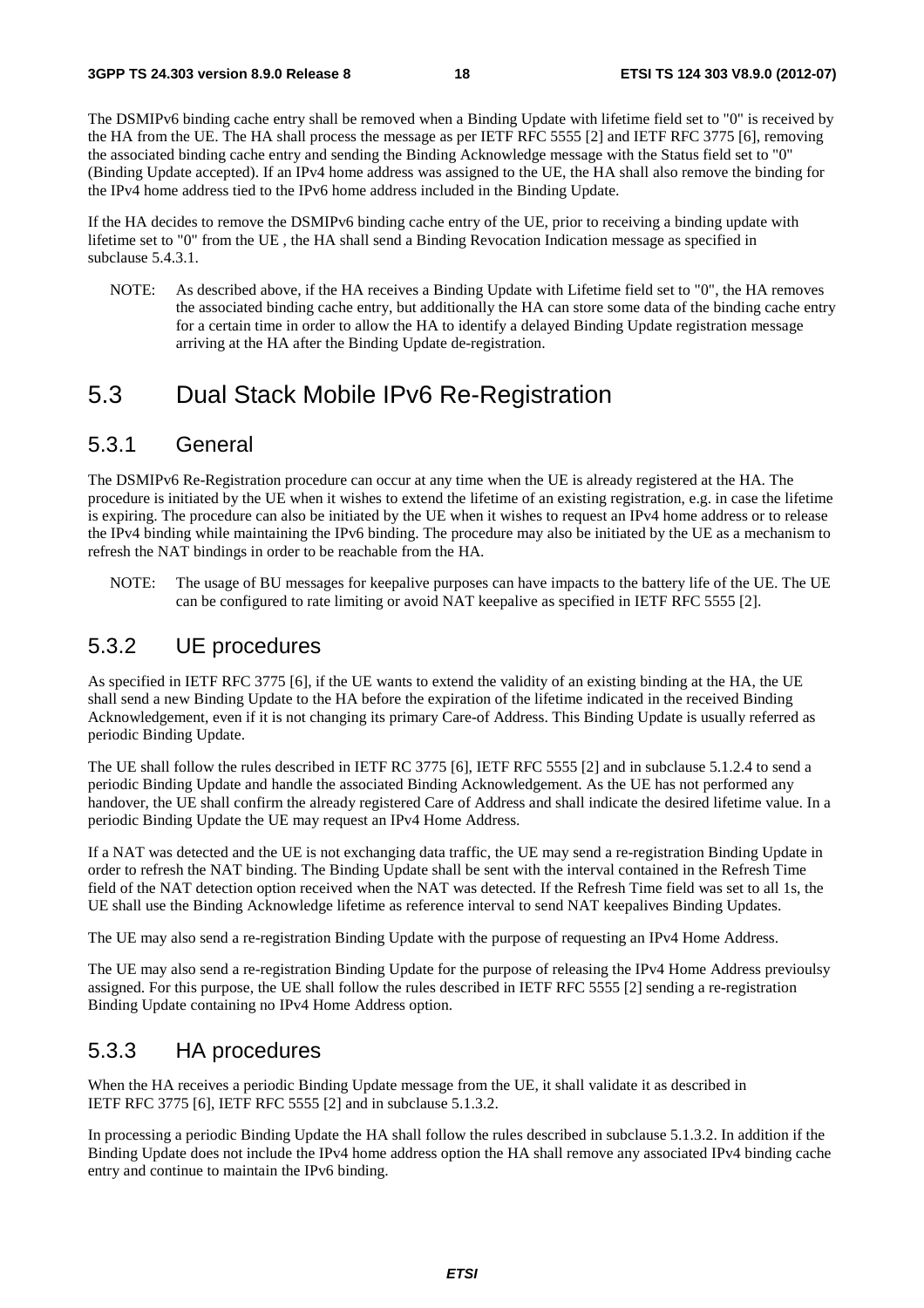#### **3GPP TS 24.303 version 8.9.0 Release 8 19 ETSI TS 124 303 V8.9.0 (2012-07)**

If the HA accepts the Binding Update message, it shall update the lifetime and sequence number of the existing entry in its binding cache for the Home Address. The Care-of Address is not updated as the periodic Binding Update is not used to update the Care-of Address.

### 5.4 Dual-Stack Mobile IPv6 detach

### 5.4.1 General

The DSMIPv6 detach is performed by the UE to close the DSMIPv6 session and the respective IKEv2 session or by the network to inform the UE that it does not have access to a specific PDN through DSMIPv6 any longer. After the DSMIPv6 detach procedure, the UE still has IP connectivity provided by the access network.

There are two explicit detach procedures:

- UE-initiated detach procedure: in this case the UE performs a DSMIPv6 de-registration with the HA and closes the IKEv2 session.
- HA-initiated detach procedure: in this case the HA informs the UE that the DSMIPv6 binding is no more valid. The UE shall then perform the network-initiated detach procedure.

#### 5.4.2 UE procedures

#### 5.4.2.1 Network-initiated detach

Upon receiving a Binding Revocation Indication (BRI) message according to draft-ietf-mext-binding-revocation [19] from the HA, the UE first shall perform the required validity checks on the BRI according to draft-ietf-mext-bindingrevocation [19].

The UE shall send a Binding Revocation Acknowledgement (BRA) as specified in draft-ietf-mext-bindingrevocation [19]. In this message the UE shall set the status field to "Success" to reflect that it has received the BRI message. The BRA message may be tunnelled in UDP or IPv4 as specified in subclause 5.1.2.4 for Binding Update messages.

The UE then shall remove the entry identified in the BRI as deregistered from its binding update list and shall use the procedures defined in IETF RFC 4306 [14] to remove the IPsec security associations associated with the DSMIPv6 registration as described in subclause 5.4.2.2.

#### 5.4.2.2 UE-initiated detach

To detach from a specific PDN to which it is connected through a DSMIPv6 session, the UE shall send a Binding Update with the Lifetime field set to 0 as specified in IETF RFC 3775 [6].

The UE shall use the procedures defined in the IKEv2 protocol in IETF RFC 4306 [14] to remove the IPsec security associations associated with the DSMIPv6 registration. The UE shall close the security associations associated with the DSMIPv6 registration and instruct the HA to do the same by sending the INFORMATIONAL request message including a DELETE payload. The Protocol ID in the DELETE payload shall be set to "1" (IKE) to indicate that all IPsec ESP security associations that were negotiated within the IKEv2 exchange shall be deleted.

#### 5.4.3 HA procedures

#### 5.4.3.1 Network-initiated detach

As soon as it receives a trigger for network-initiated detach procedure (3GPP TS 29.273 [20]) the HA shall send a Binding Revocation Indication (BRI) message according to draft-ietf-mext-binding-revocation [19] to the UE. The message shall contain the Home Address, corresponding to the PDN connection which shall be removed. The HA shall set the P (Proxy Binding) bit to 0 (Not Proxy MIPv6 binding), G bit (Global) to 0 (only the PDN Connection specified by the HoA is removed) and V bit (IPv4 HoA Binding Only) to 0 (Not to terminate the IPv4 Home Address binding only). The revocation trigger value shall be set to 1 (Unspecified). The HA shall include the UE home address in the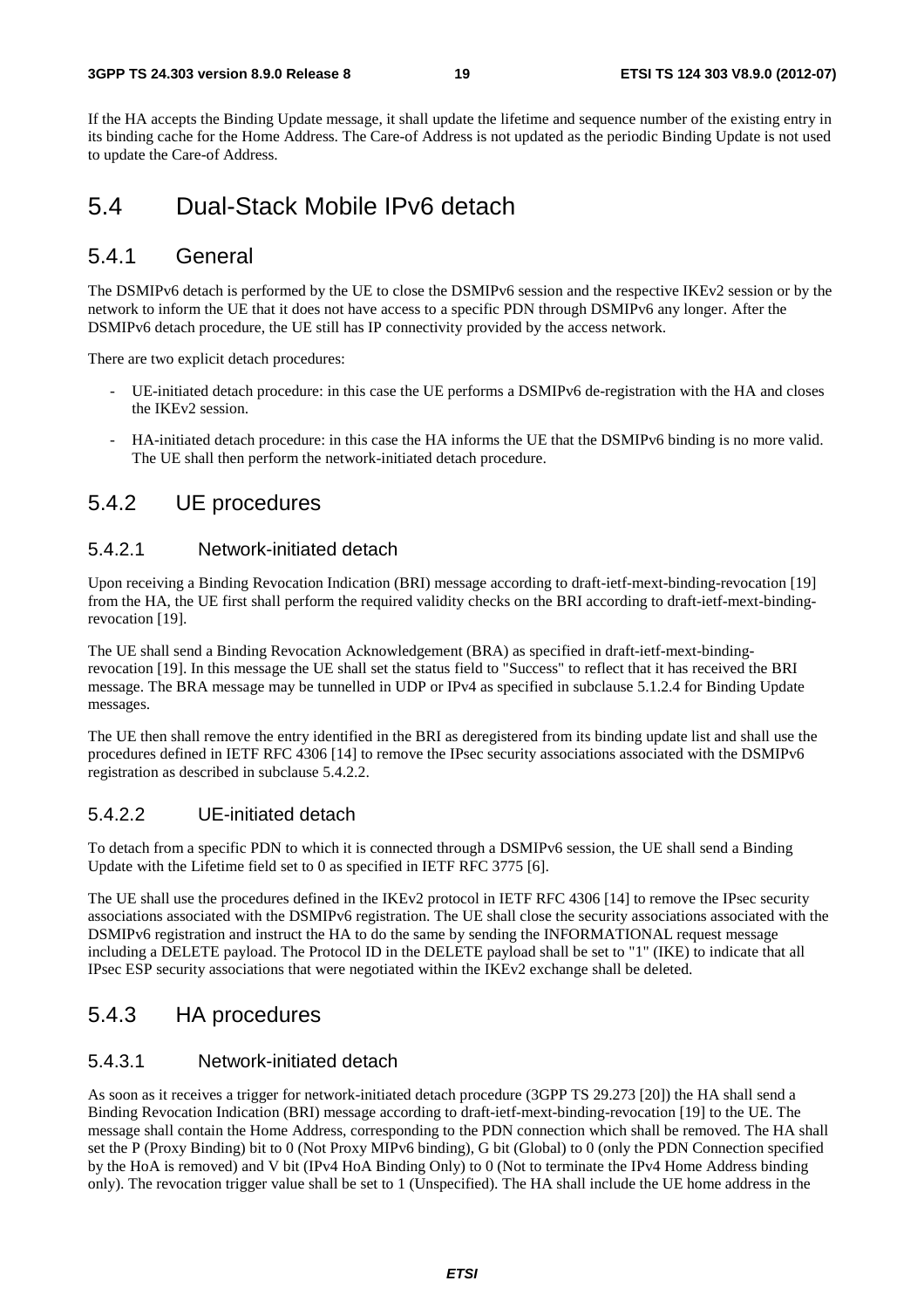#### **3GPP TS 24.303 version 8.9.0 Release 8 20 ETSI TS 124 303 V8.9.0 (2012-07)**

Type 2 routing header as per draft-ietf-mext-binding-revocation [19] and shall not include any mobility option. The BRI message may be tunnelled in UDP or IPv4 as specified in subclause 5.1.3.2 for Binding Acknowledgement messages.

The HA shall follow procedures according to draft-ietf-mext-binding-revocation [19] to await the receipt of a Binding Revocation Acknowledgment (BRA) message from the UE. These procedures are based on the timer MINDelayBRIs defined in draft-ietf-mext-binding-revocation [19]. The HA shall not remove the entry from its binding cache before receiving the BRA.

If the HA receives a Binding Update with Lifetime set to 0 after initiating the network-initiated detach procedure, the HA should treat the BU as acknowledgement to the BRI for the purposes of completing the revocation procedures that are defined in draft-ietf-mext-binding-revocation [19]; in this case, the HA shall remove the respective entry in its binding cache, deleting the timer MINDelayBRIs and respond with a Binding Acknowledgement according to IETF RFC 5555 [2] and IETF RFC 3775 [6].

#### 5.4.3.2 UE-initiated detach

When the HA receives a Binding Update with the Lifetime field set to 0, it shall delete any existing entry for the Home Address included in the Binding Update. Then the HA shall send a Binding Acknowledgement as specified in IETF RFC 5555 [2] and IETF RFC 3775 [6].

On receipt of the INFORMATIONAL request message including a DELETE payload indicating that the UE is deleting the IPsec security associations associated with the DSMIPv6 registration, the HA shall close the IKE security association, and all IPsec ESP security associations that were negotiated within it towards the UE.

5.5 Void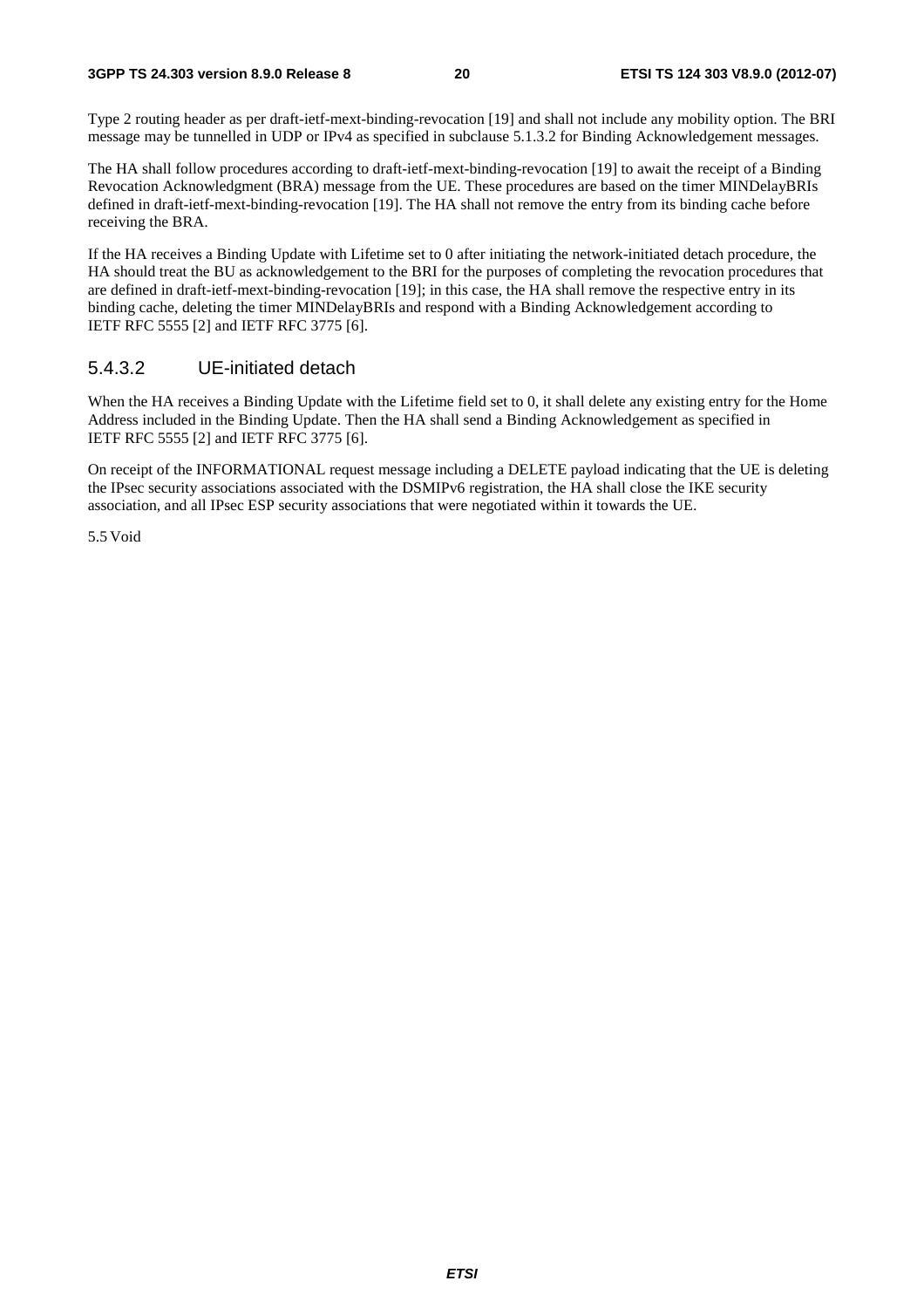### Annex A (normative): Message Details

### A.1 General

Only the message fields and the mobility options used in the DSMIPv6 procedures defined in this TS are present in this annex. Unspecified message fields and mobility options are not used by this specification.

The IP header, the home address destination option, and type 2 routing header option of the DSMIPv6 signalling messages are not included in this annex. They shall be set in the message as defined in the IETF RFC 3775 [6], IETF RFC 5555 [2] and draft-ietf-mext-binding-revocation [19].

### A.2 Initial Binding Registration

### A.2.1 Binding Update

The fields of a BU message for the DSMIPv6 Initial Binding Registration procedure are depicted in Table A.2.1-1.

The Mobility Options in a BU message for the DSMIPv6 Initial Binding Registration procedure are depicted in Table A.2.1-2.

| <b>Fields</b>                               | <b>Fields Description</b>                                                                                                                                                                 | <b>Reference</b>         |
|---------------------------------------------|-------------------------------------------------------------------------------------------------------------------------------------------------------------------------------------------|--------------------------|
| Sequence Number                             | Set to a monotonically increasing value.                                                                                                                                                  | <b>IETF RFC 3775 [6]</b> |
| Lifetime                                    | Set to the requested number of time in units of 4<br>seconds the binding shall remain valid.                                                                                              | <b>IETF RFC 3775 [6]</b> |
| Home Registration (H)                       | Set to "1" to indicate receiving node should act as this<br>node"s HA                                                                                                                     | IETF RFC 3775 [6]        |
| Link-local Address<br>Compatibility (L)     | The Link-Local Address Compatibility (L) bit is set<br>when the home address reported by the mobile node<br>has the same interface identifier as the mobile node's<br>link-local address. | IETF RFC 3775 [6]        |
| Key Management Mobility<br>Capability (K)   | Set to "1" to indicate IKEv2 SA ability to survive<br>mobility                                                                                                                            | <b>IETF RFC 3775 [6]</b> |
| Acknowledge (A)                             | Set to "1" to request an acknowledgement message.                                                                                                                                         | <b>IETF RFC 3775 [6]</b> |
| Force UDP encapsulation<br>request (F) Flag | Set to "0" to indicate no forced UDP encapsulation                                                                                                                                        | <b>IETF RFC 5555 [2]</b> |
| Mobile Router Flag (R)                      | Set to "1" to indicate home network prefix preservation IETF RFC 3963 [29]<br>for the UE.                                                                                                 |                          |

|  | Table A.2.1-1: Fields of a BU message for the DSMIPv6 Initial Binding Registration procedure |  |  |
|--|----------------------------------------------------------------------------------------------|--|--|
|  |                                                                                              |  |  |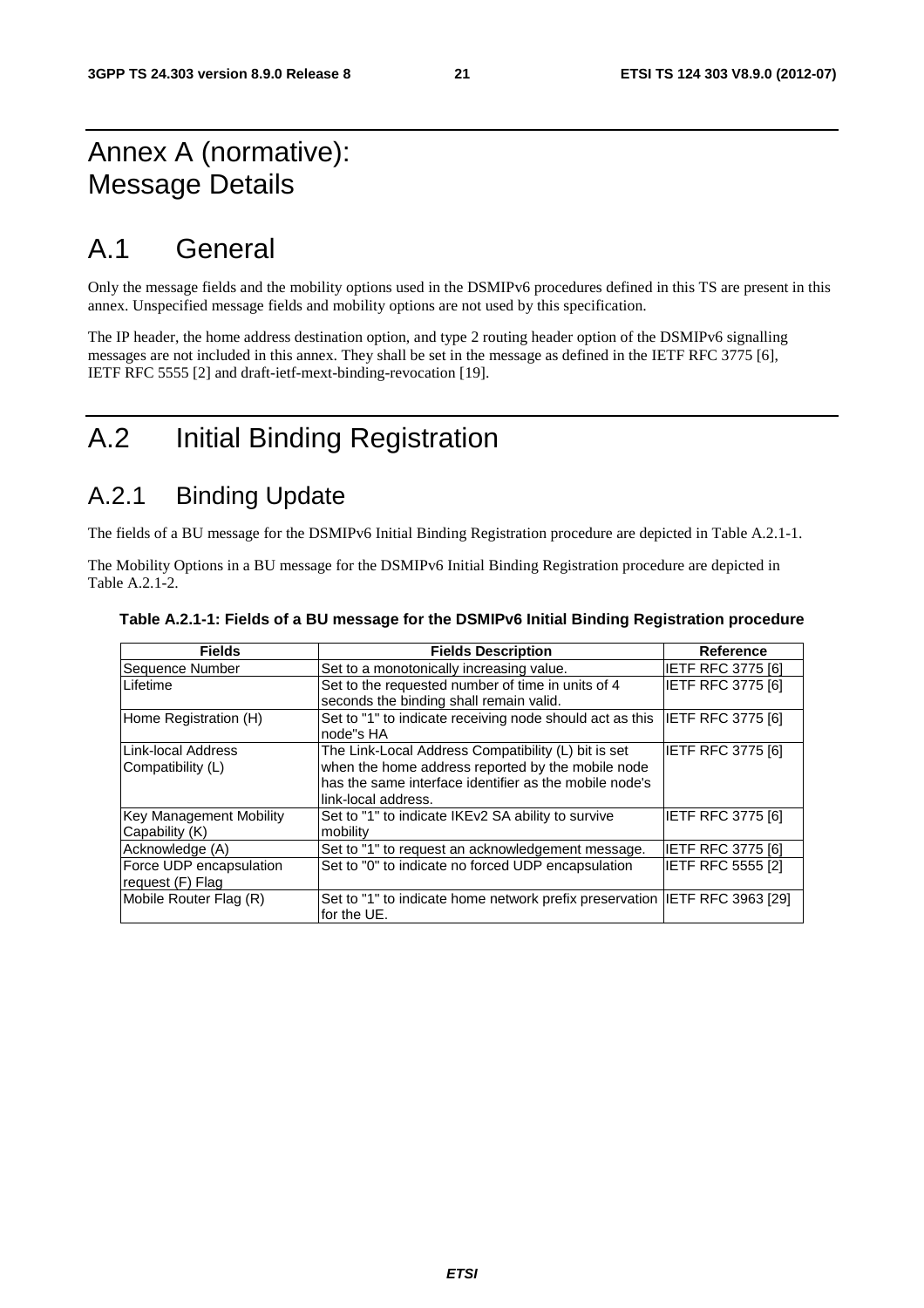| <b>Mobility Option</b>             | Cat. | <b>Mobility Option Description</b>                                                                                                                                 | <b>Reference</b>         |
|------------------------------------|------|--------------------------------------------------------------------------------------------------------------------------------------------------------------------|--------------------------|
|                                    |      |                                                                                                                                                                    |                          |
| <b>IPv4 Home Address</b><br>option | O    | Set to the value "0.0.0.0" to request allocation for the<br>UE. The "P" flag is set to '0'.<br>The Prefix Length is set to the requested prefix length<br>of '32'. | <b>IETF RFC 5555 [2]</b> |
| <b>IPv 4 Care-of Address</b>       | C    | Set to the IPv4 Care-of address when in an IPv4<br>Access Network.                                                                                                 | <b>IETF RFC 5555 [2]</b> |
| Alternate Care-of<br>Address       | С    | Used (in addition to the Source address of the IPv6<br>packet) to carry the IPv6 care-of address when in an<br>IPv6 access network.                                | <b>IETF RFC 3775 [6]</b> |

**Table A.2.1-2: Mobility Options in a BU message for the DSMIPv6 Initial Binding Registration procedure** 

### A.2.2 Binding Acknowledgement

The fields of a BA message for the DSMIPv6 Initial Binding Registration procedure are depicted in Table A.2.2-1.

The Mobility Options in a BA message for the DSMIPv6 Initial Binding Registration procedure are depicted in Table A.2.2-2.

**Table A.2.2-1: Fields of a BA message for the DSMIPv6 Initial Binding Registration procedure** 

| <b>Fields</b>                                    | <b>Fields Description</b>                                                                                                    | Reference                 |
|--------------------------------------------------|------------------------------------------------------------------------------------------------------------------------------|---------------------------|
| <b>Status</b>                                    | Set to indicate the result.                                                                                                  | <b>IETF RFC 3775 [6]</b>  |
| <b>Key Management Mobility</b><br>Capability (K) | Set as per HA ability to support the feature of updating IETF RFC 3775 [6],<br>the IKE SA based on Binding Update processing | <b>IETF RFC 5555 [2]</b>  |
| Mobile Router Flag (R)                           | Set to "1"                                                                                                                   | <b>IETF RFC 3963 [29]</b> |
| Sequence Number                                  | Set to the value received in the corresponding Binding IETF RFC 3775 [6]<br>Update.                                          |                           |
| Lifetime                                         | Set to the granted number of time units of 4 seconds<br>the binding shall remain valid.                                      | <b>IETF RFC 3775 [6]</b>  |

#### **Table A.2.2-2: Mobility Options in a BA message for the DSMIPv6 Initial Binding Registration procedure**

| <b>Mobility Option</b>                          | Cat. | <b>Mobility Option Description</b>                                                                                                                                                                                                 | Reference         |
|-------------------------------------------------|------|------------------------------------------------------------------------------------------------------------------------------------------------------------------------------------------------------------------------------------|-------------------|
| <b>IPv4 Address</b><br>Acknowledgment<br>option | С    | If IPv4 Home Address option is present in the<br>corresponding BU, IPv4 Home Address is set to the<br>IPv4 Home Address allocated for the UE. The<br>supporting Status field is set accordingly. Pref-len field<br>is set to "32". | IETF RFC 5555 [2] |
| NAT Detection Option                            | C    | When present the option contains the F Flag which<br>indicates to the UE that UDP encapsulation is required.<br>Option contains an optionally Refresh Time for the UE<br>to refresh the NAT binding.                               | IETF RFC 5555 [2] |
| <b>Binding Refresh</b><br>Advice                | O    | Contains a Refresh Interval in units of 4 seconds<br>indicating the remaining time until the UE should send<br>a new home registration to the HA.                                                                                  | IETF RFC 3775 [6] |

### A.2.3 Binding Error

The fields of a BE message for the DSMIPv6 Initial Binding Registration procedure are depicted in Table A.2.3-1.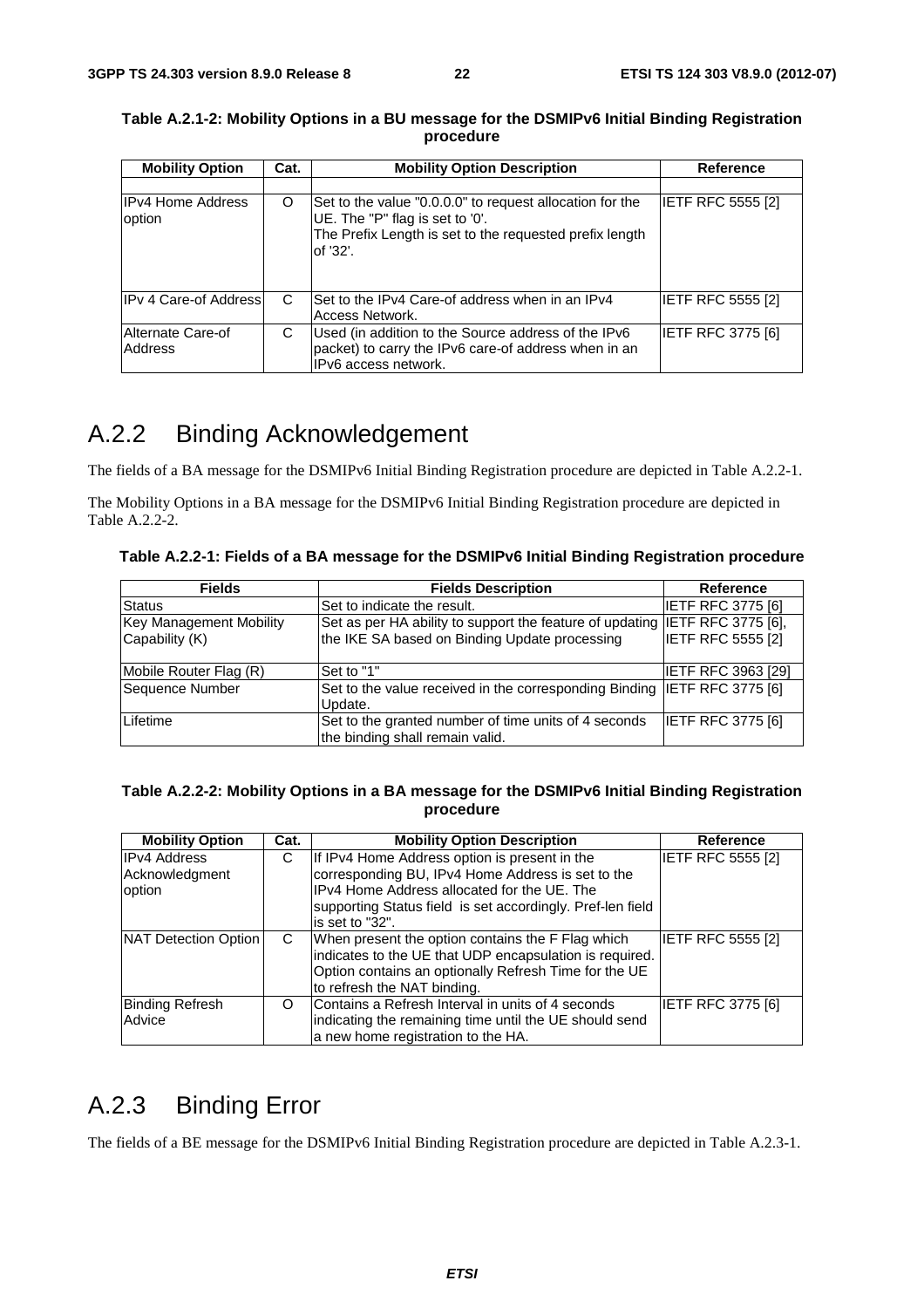| <b>Fields</b> | <b>Fields Description</b>                                                      | Reference                |
|---------------|--------------------------------------------------------------------------------|--------------------------|
| <b>Status</b> | ISet to indicate the result.                                                   | <b>IETF RFC 3775 [6]</b> |
| Home Address  | IThe home address that was contained in the Home<br>Address destination option | <b>IETF RFC 3775 [6]</b> |

**Table A.2.3-1: Fields of a BE message for the DSMIPv6 Initial Binding Registration procedure** 

### A.3 Re-Registration

### A.3.1 Binding Update

The fields of a BU message for the DSMIPv6 Re-Registration procedure are depicted in Table A.3.1-1.

Address destination option

The Mobility Options in a BU message for the DSMIPv6 Re-Registration procedure are depicted in Table A.3.1-2.

| <b>Fields</b>                                    | <b>Fields Description</b>                                                                                                                                                                 | Reference                |
|--------------------------------------------------|-------------------------------------------------------------------------------------------------------------------------------------------------------------------------------------------|--------------------------|
| Sequence Number                                  | Set to a monotonically increasing value.                                                                                                                                                  | <b>IETF RFC 3775 [6]</b> |
| Lifetime                                         | Set to the requested number of time units the binding<br>shall remain valid.                                                                                                              | <b>IETF RFC 3775 [6]</b> |
| Home Registration (H)                            | Set to "1" to indicate receiving node should act as this IETF RFC 3775 [6]<br>node"s HA                                                                                                   |                          |
| Link-local Address<br> Compatibility (L)         | The Link-Local Address Compatibility (L) bit is set<br>when the home address reported by the mobile node<br>has the same interface identifier as the mobile node's<br>link-local address. | <b>IETF RFC 3775 [6]</b> |
| <b>Key Management Mobility</b><br>Capability (K) | Set to "1" to indicate IKEv2 SA ability to survive<br>mobility                                                                                                                            | <b>IETF RFC 3775 [6]</b> |
| Acknowledge (A)                                  | Set to "1" to request an acknowledgement message.                                                                                                                                         | <b>IETF RFC 3775 [6]</b> |
| Force UDP encapsulation<br>request (F) Flag      | Set to "0" to indicate no forced UDP encapsulation                                                                                                                                        | <b>IETF RFC 5555 [2]</b> |
| Mobile Router Flag (R)                           | Set to "1" to indicate home network prefix preservation  IETF RFC 3963 [29]<br>for the UE.                                                                                                |                          |

#### **Table A.3.1-2: Mobility Options in a BU message for the DSMIPv6 Re-Registration procedure**

| <b>Mobility Option</b>              | Cat. | <b>Mobility Option Description</b>                                                                                                                                                                                                                                                                                                              | Reference                |
|-------------------------------------|------|-------------------------------------------------------------------------------------------------------------------------------------------------------------------------------------------------------------------------------------------------------------------------------------------------------------------------------------------------|--------------------------|
| <b>IIPv4 Home Address</b><br>option | C    | If the UE has previously registered IPv4 home address IETF RFC 5555 [2]<br>and wants to keep it, it is included in the option. The "P"<br>flag is not set. The Prefix Length is set to the requested<br>prefix length of 32.<br>If the UE has previously registered IPv4 home address<br>and wants to release it, it is not included in the BU. |                          |
|                                     |      | If the UE has no IPv4 Home address it may set the<br>value "0.0.0.0" to request allocation for the UE. In this<br>case the "P" flag is set to "0".<br>The Prefix Length is set to the requested prefix length<br>of 32.                                                                                                                         |                          |
| <b>IPv 4 Care-of Address</b>        | C    | Set to the IPv4 Care-of address (same value as was<br>set in the Initial BU) when in an IPv4 Access Network                                                                                                                                                                                                                                     | <b>IETF RFC 5555 [2]</b> |
| Alternate Care-of<br>Address        | C    | Used (in addition to the Source address of the IPv6<br>packet) to carry the IPv6 care-of address when in an<br>IPv6 access network.                                                                                                                                                                                                             | IETF RFC 3775 [6]        |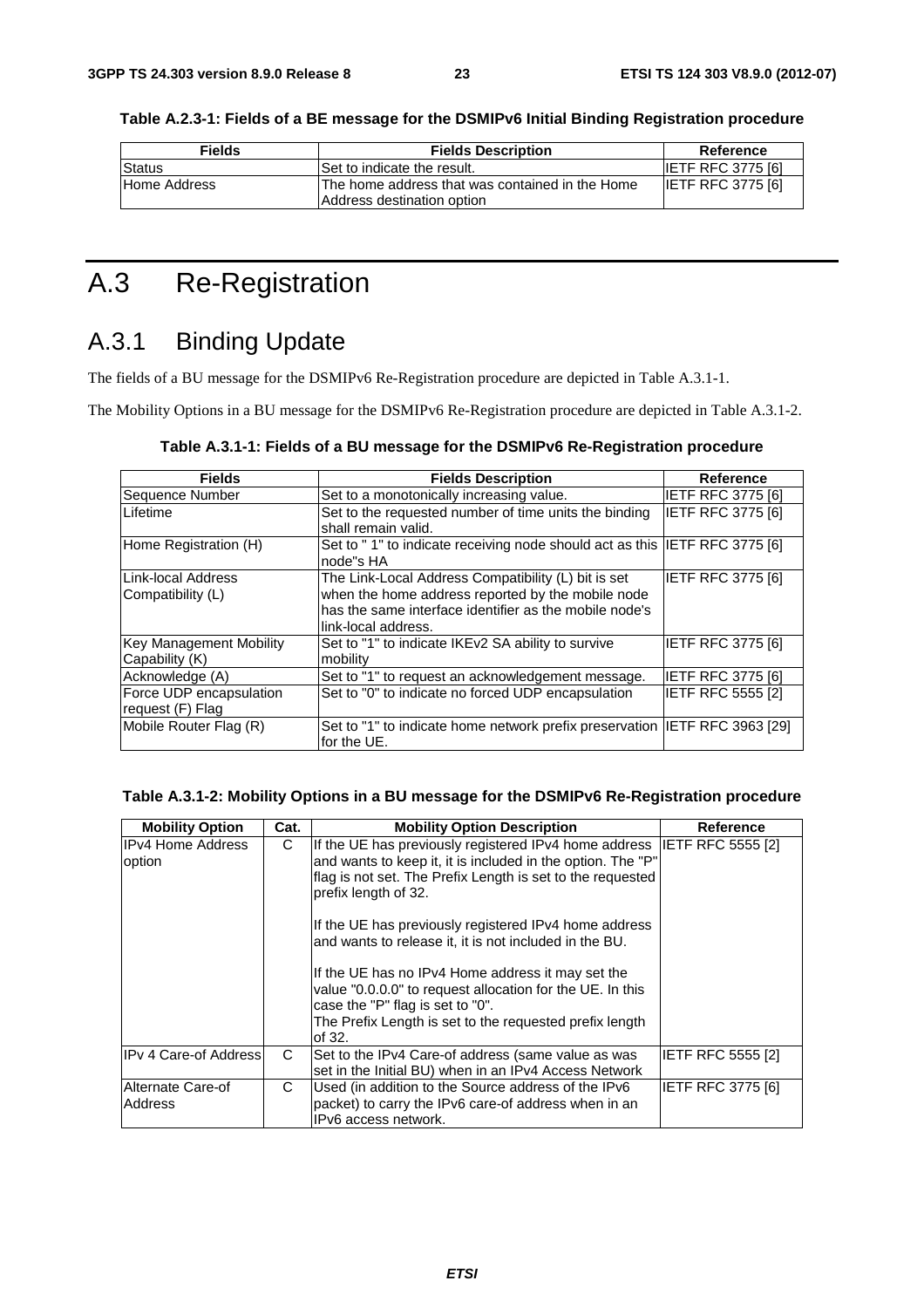### A.3.2 Binding Acknowledgement

The fields of a BA message for the DSMIPv6 Re-Registration procedure are depicted in Table A.3.2-1.

The Mobility Options in a BA message for the DSMIPv6 Re-Registration procedure are depicted in Table A.3.2-2.

**Table A.3.2-1: Fields of a BA message for the DSMIPv6 Re-Registration procedure** 

| <b>Fields</b>                                    | <b>Fields Description</b>                                                                                                                                                            | <b>Reference</b>         |
|--------------------------------------------------|--------------------------------------------------------------------------------------------------------------------------------------------------------------------------------------|--------------------------|
| <b>Status</b>                                    | Set to indicate the result.                                                                                                                                                          | <b>IETF RFC 3775 [6]</b> |
| <b>Key Management Mobility</b><br>Capability (K) | Set as per HA ability to support the feature of updating IETF RFC 3775 [6],<br>the IKE SA based on Binding Update processing                                                         | <b>IETF RFC 5555 [2]</b> |
| Mobile Router Flag (R)                           | Set to "1"                                                                                                                                                                           | IETF RFC 3963 [29]       |
| Sequence Number                                  | Set to the value received in the corresponding Binding IETF RFC 3775 [6]<br>Update or the last accepted sequence number in the<br>case of Status 135 ("Sequence Number out of window |                          |
| Lifetime                                         | Set to the granted number of time units of 4 seconds<br>the binding shall remain valid.                                                                                              | <b>IETF RFC 3775 [6]</b> |

#### **Table A.3.2-2: Mobility Options in a BA message for the DSMIPv6 Re-Registration procedure**

| <b>Mobility Option</b> | Cat. | <b>Mobility Option Description</b>                      | <b>Reference</b>         |
|------------------------|------|---------------------------------------------------------|--------------------------|
| <b>IPv4 Address</b>    | С    | If IPv4 Home Address option is present in the           | IETF RFC 5555 [2]        |
| Acknowledgment         |      | corresponding BU, IPv4 Home Address is set to the       |                          |
| option                 |      | IPv4 Home Address previously allocated for the UE or    |                          |
|                        |      | to a dynamically allocated value if the UE had no       |                          |
|                        |      | previous IPv4 home address and requested one at with    |                          |
|                        |      | the BU. The supporting Status field is set accordingly. |                          |
|                        |      | Pref-len field is set to "32".                          |                          |
| NAT Detection Option   | C    | When present the option contains the F Flag which       | IETF RFC 5555 [2]        |
|                        |      | indicates to the UE that UDP encapsulation is required. |                          |
|                        |      | Option contains an optionally Refresh Time for the UE   |                          |
|                        |      | to refresh the NAT binding.                             |                          |
| <b>Binding Refresh</b> | O    | Contains a Refresh Interval in units of 4 seconds       | <b>IETF RFC 3775 [6]</b> |
| Advice                 |      | indicating the remaining time until the UE should send  |                          |
|                        |      | a new home registration to the HA.                      |                          |

### A.4 Handover

### A.4.1 Binding Update

The fields of a BU message for the DSMIPv6 Handover procedure are depicted in Table A.4.1-1.

The Mobility Options in a BU message for the DSMIPv6 Handover procedure are depicted in Table A.4.1-2.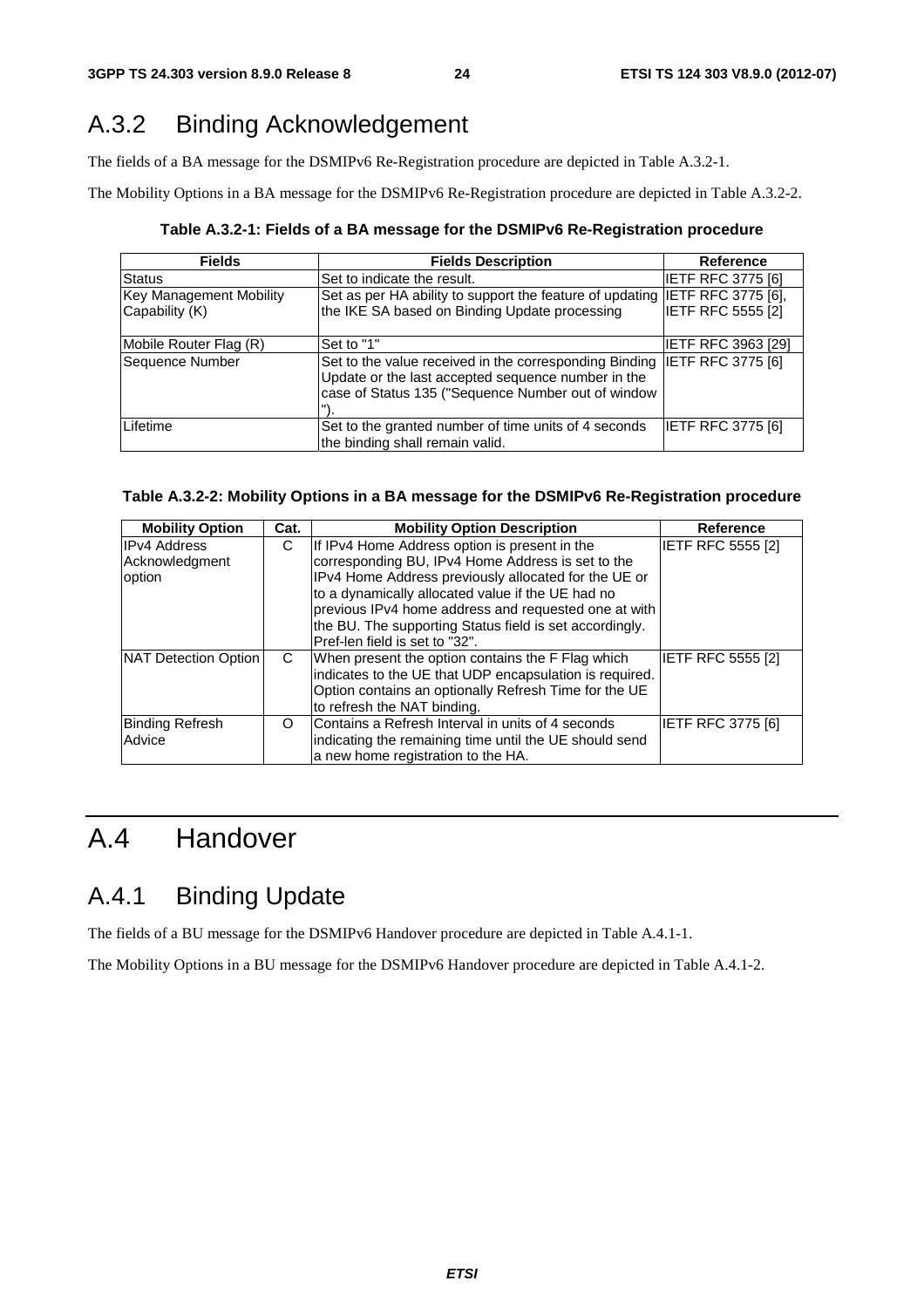| <b>Fields</b>                                    | <b>Fields Description</b>                                                                                                                                                                 | <b>Reference</b>         |
|--------------------------------------------------|-------------------------------------------------------------------------------------------------------------------------------------------------------------------------------------------|--------------------------|
| Sequence Number                                  | Set to a monotonically increasing value.                                                                                                                                                  | <b>IETF RFC 3775 [6]</b> |
| Lifetime                                         | Set to the requested number of time units the binding<br>shall remain valid.                                                                                                              | <b>IETF RFC 3775 [6]</b> |
| Home Registration (H)                            | Set to "1" to indicate receiving node should act as this IETF RFC 3775 [6]<br>node"s HA                                                                                                   |                          |
| Link-local Address<br>Compatibility (L)          | The Link-Local Address Compatibility (L) bit is set<br>when the home address reported by the mobile node<br>has the same interface identifier as the mobile node's<br>link-local address. | <b>IETF RFC 3775 [6]</b> |
| <b>Key Management Mobility</b><br>Capability (K) | Set to "1" to indicate IKEv2 SA ability to survive<br>mobility.                                                                                                                           | IETF RFC 3775 [6]        |
| Acknowledge (A)                                  | Set to "1" to request an acknowledgement message.                                                                                                                                         | <b>IETF RFC 3775 [6]</b> |
| Force UDP encapsulation<br>request (F) Flag      | Set to "0" to indicate no forced UDP encapsulation                                                                                                                                        | <b>IETF RFC 5555 [2]</b> |
| Mobile Router Flag (R)                           | Set to "1" to indicate home network prefix preservation IETF RFC 3963 [29]<br>for the UE.                                                                                                 |                          |

**Table A.4.1-1: Fields of a BU message for the DSMIPv6 Handover procedure** 

#### **Table A.4.1-2: Mobility Options in a BU message for the DSMIPv6 Handover procedure**

| <b>Mobility Option</b>              | Cat. | <b>Mobility Option Description</b>                                                                                                                                                                                                                              | <b>Reference</b>         |
|-------------------------------------|------|-----------------------------------------------------------------------------------------------------------------------------------------------------------------------------------------------------------------------------------------------------------------|--------------------------|
| <b>IPv4 Home Address</b><br>option  | C    | For dynamic allocation, set to the value "0.0.0.0" to<br>request allocation for the UE. In this case the "P" flag<br>is set to $"0"$ .<br>The Prefix Length is set to the requested prefix length<br>lof "32".                                                  | <b>IETF RFC 5555 [2]</b> |
|                                     |      | If the UE already has an IPv4 Home Address and<br>wants to keep on using it, the IPv4 home address is set<br>to the previously allocated value. The "P" flag is not set.<br>The Prefix Length is set to "32".<br>If the UE already has an IPv4 Home Address and |                          |
|                                     |      | wants to release it, the option is not inserted in the BU,                                                                                                                                                                                                      |                          |
| IPv 4 Care-of Address               | C    | Set to the IPv4 Care-of address when in an IPv4<br>Access Network.                                                                                                                                                                                              | IETF RFC 5555 [2]        |
| Alternate Care-of<br><b>Address</b> | С    | Used (in addition to the Source address of the IPv6<br>packet) to carry the IPv6 care-of address when in an<br>IPv6 access network.                                                                                                                             | IETF RFC 3775 [6]        |

### A.4.2 Binding Acknowledgement

The fields of a BA message for the DSMIPv6 Handover procedure are depicted in Table A.4.2-1.

The Mobility Options in a BA message for the DSMIPv6 Handover procedure are depicted in Table A.4.2-2.

|  | Table A.4.2-1: Fields of a BA message for the DSMIPv6 Handover procedure |
|--|--------------------------------------------------------------------------|
|--|--------------------------------------------------------------------------|

| <b>Fields</b>                  | <b>Fields Description</b>                                                                                                                                                 | <b>Reference</b>          |
|--------------------------------|---------------------------------------------------------------------------------------------------------------------------------------------------------------------------|---------------------------|
| Status                         | Set to indicate the result.                                                                                                                                               | <b>IETF RFC 3775 [6]</b>  |
| <b>Key Management Mobility</b> | Set as per HA ability to support the feature of updating IETF RFC 3775 [6],                                                                                               |                           |
| Capability (K)                 | the IKE SA based on Binding Update processing                                                                                                                             | IETF RFC 5555 [2]         |
| Mobile Router Flag (R)         | Set to "1"                                                                                                                                                                | <b>IETF RFC 3963 [29]</b> |
| Sequence Number                | Set to the value received in the corresponding Binding<br>Update or the last accepted sequence number in the<br>case of Status 135 (" Sequence Number out of<br>window"). | <b>IETF RFC 3775 [6]</b>  |
| Lifetime                       | Set to the granted number of time units of 4 seconds<br>the binding shall remain valid.                                                                                   | IETF RFC 3775 [6]         |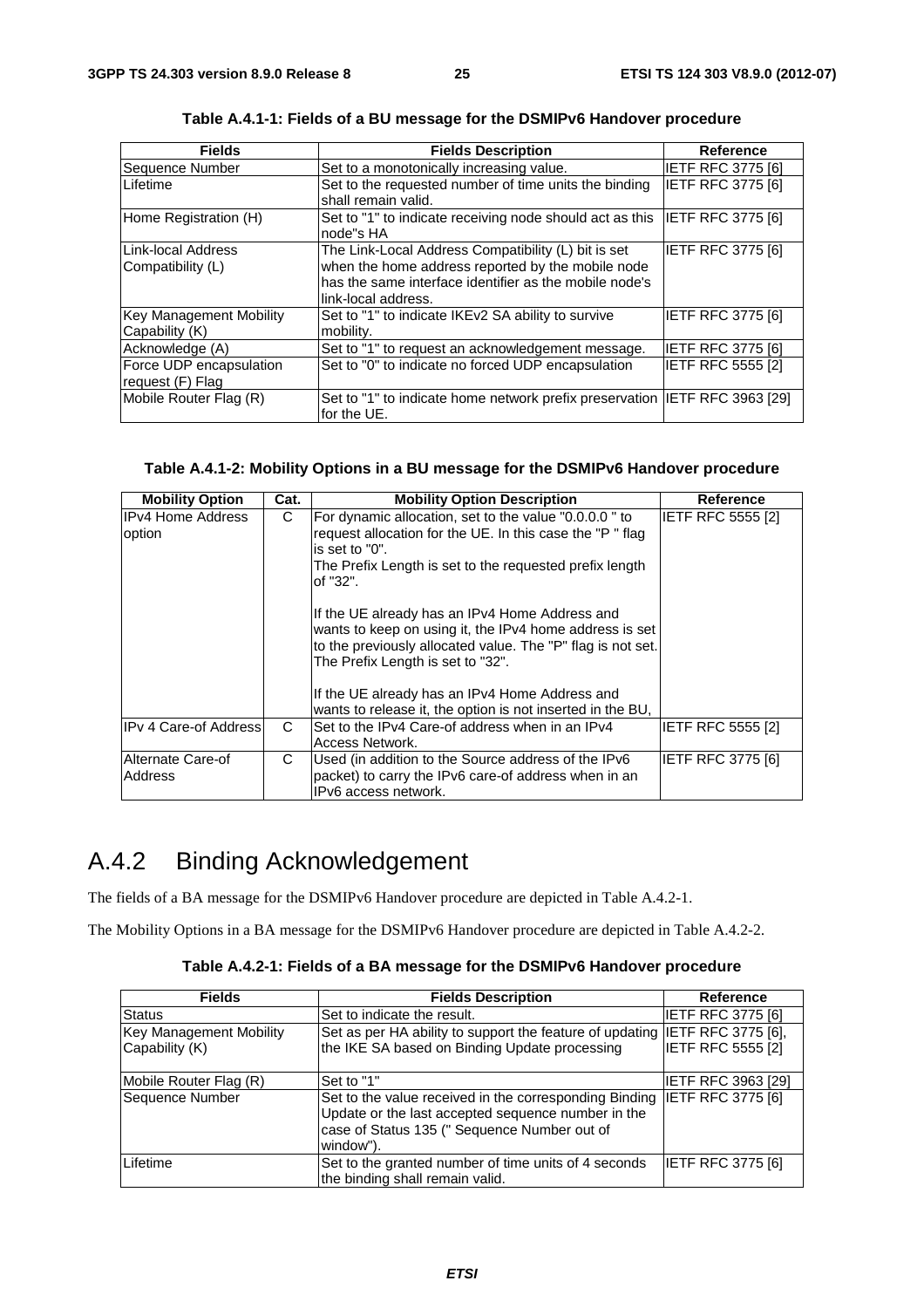| <b>Mobility Option</b> | Cat. | <b>Mobility Option Description</b>                       | Reference                |
|------------------------|------|----------------------------------------------------------|--------------------------|
| <b>IPv4 Address</b>    | С    | If IPv4 Home Address option is present in the            | <b>IETF RFC 5555 [2]</b> |
| Acknowledgment         |      | corresponding BU, IPv4 Home Address is set to the        |                          |
| option                 |      | IPv4 Home Address either newly allocated for the UE      |                          |
|                        |      | or previously assigned prior to the Handover. The        |                          |
|                        |      | supporting Status field is set accordingly. The Pref-len |                          |
|                        |      | is set to "32".                                          |                          |
| NAT Detection Option   | C    | When present the option contains the F Flag which        | <b>IETF RFC 5555 [2]</b> |
|                        |      | indicates to the UE that UDP encapsulation is required.  |                          |
|                        |      | Option contains an optionally Refresh Time for the UE    |                          |
|                        |      | to refresh the NAT binding.                              |                          |
| <b>Binding Refresh</b> | O    | Contains a Refresh Interval in units of four seconds     | <b>IETF RFC 3775 [6]</b> |
| Advice                 |      | indicating the remaining time until the UE should send   |                          |
|                        |      | a new home registration to the HA.                       |                          |

**Table A.4.2-2: Mobility Options in a BA message for the DSMIPv6 Handover procedure** 

### A.5 UE-initiated Detach

### A.5.1 Binding Update

The fields of a BU message for the DSMIPv6 UE-Initiated Detach are depicted in Table A.5.1-1.

The Mobility Options in a BU message for the DSMIPv6 UE-Initiated Detach are depicted in Table A.5.1-2.

| <b>Fields</b>                                    | <b>Fields Description</b>                                                                                                                                                                 | Reference                |
|--------------------------------------------------|-------------------------------------------------------------------------------------------------------------------------------------------------------------------------------------------|--------------------------|
| Sequence Number                                  | Set to a monotonically increasing value.                                                                                                                                                  | IETF RFC 3775 [6]        |
| Lifetime                                         | Set to a value of "0" indicating that the Binding Cache<br>entry for the UE is to be deleted.                                                                                             | IETF RFC 3775 [6]        |
| Home Registration (H)                            | Set to "1" to indicate receiving node should act as this<br>node"s HA                                                                                                                     | <b>IETF RFC 3775 [6]</b> |
| LLink-local Address<br>Compatibility (L)         | The Link-Local Address Compatibility (L) bit is set<br>when the home address reported by the mobile node<br>has the same interface identifier as the mobile node's<br>link-local address. | <b>IETF RFC 3775 [6]</b> |
| <b>Key Management Mobility</b><br>Capability (K) | Set to "1" to indicate IKEv2 SA ability to survive<br>mobility                                                                                                                            | <b>IETF RFC 3775 [6]</b> |
| Acknowledge (A)                                  | Set to "1" to request an acknowledgement message.                                                                                                                                         | <b>IETF RFC 3775 [6]</b> |
| Force UDP encapsulation<br>request (F) Flag      | Set to "0" to indicate no forced UDP encapsulation                                                                                                                                        | <b>IETF RFC 5555 [2]</b> |

**Table A.5.1-1: Fields of a BU message for the DSMIPv6 UE-Initiated Detach procedure** 

| Table A.5.1-2: Mobility Options in a BU message for the DSMIPv6 UE-Initiated Detach procedure |  |  |  |  |  |
|-----------------------------------------------------------------------------------------------|--|--|--|--|--|
|-----------------------------------------------------------------------------------------------|--|--|--|--|--|

| <b>Mobility Option</b>       | Cat. | <b>Mobility Option Description</b>                   | Reference                |
|------------------------------|------|------------------------------------------------------|--------------------------|
| <b>IPv4 Home Address</b>     | O    | Set to the UE"s previously registered value. The "P" | <b>IETF RFC 5555 [2]</b> |
| option                       |      | flag is set to zero. The Prefix Length is set to 32. |                          |
| <b>IPv 4 Care-of Address</b> | C    | Set to the IPv4 Care-of address when in an IPv4      | <b>IETF RFC 5555 [2]</b> |
|                              |      | Access Network.                                      |                          |
| Alternate Care-of            |      | Used (in addition to the Source address of the IPv6  | <b>IETF RFC 3775 [6]</b> |
| Address                      |      | packet) to carry the IPv6 care-of address when in an |                          |
|                              |      | IIPv6 access network.                                |                          |

### A.5.2 Binding Acknowledgement

The fields of a BA message for the DSMIPv6 Initial Binding Registration procedure are depicted in Table A.5.2-1.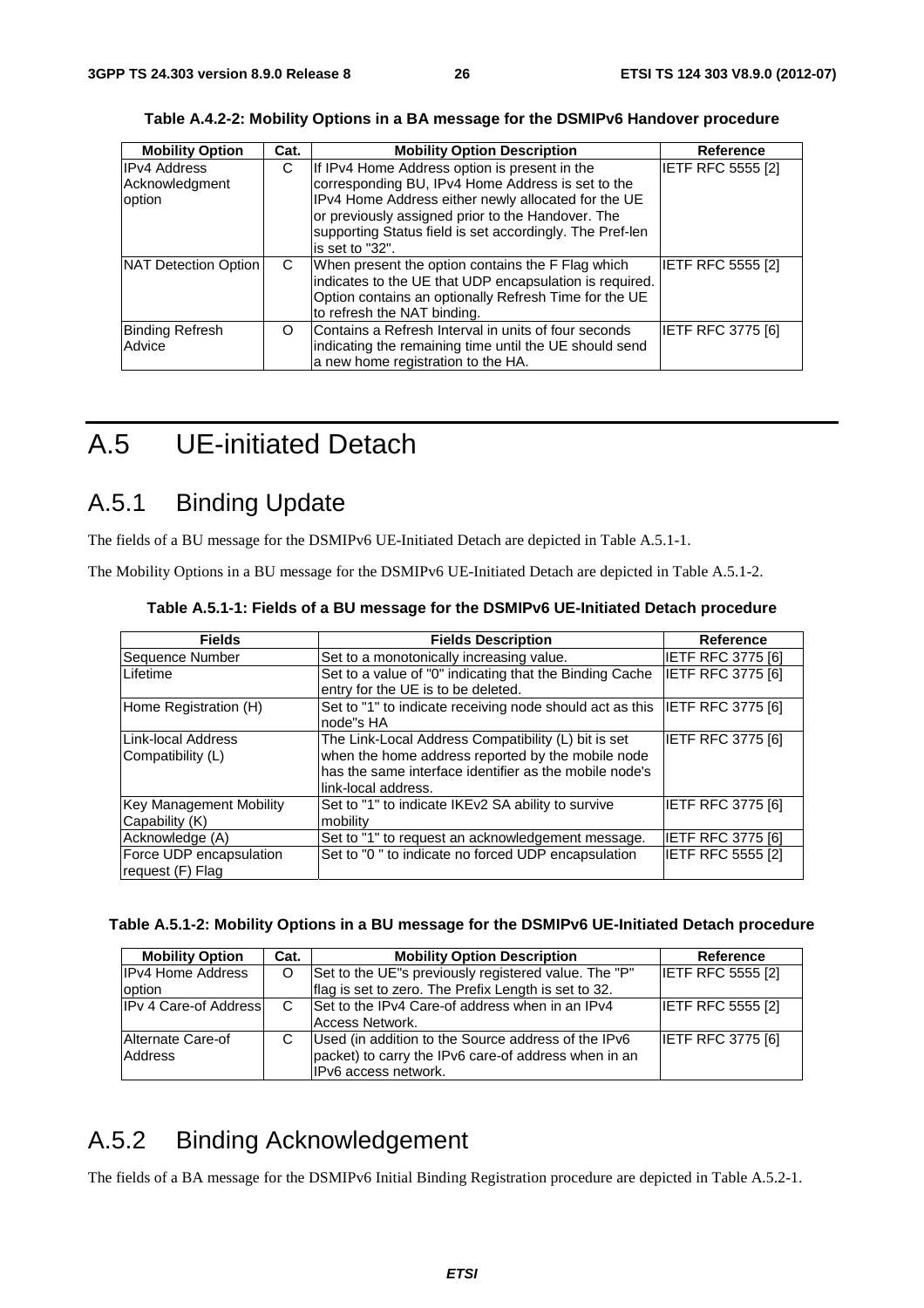The Mobility Options in a BA message for the DSMIPv6 Initial Binding Registration procedure are depicted in Table A.5.2-2.

| <b>Fields</b>                                    | <b>Fields Description</b>                                                                                                                                                                   | <b>Reference</b>         |
|--------------------------------------------------|---------------------------------------------------------------------------------------------------------------------------------------------------------------------------------------------|--------------------------|
| Status                                           | Set to indicate the result.                                                                                                                                                                 | <b>IETF RFC 3775 [6]</b> |
| <b>Key Management Mobility</b><br>Capability (K) | Set as per HA ability to support the feature of updating IETF RFC 3775 [6],<br>the IKE SA based on Binding Update processing                                                                | <b>IETF RFC 5555 [2]</b> |
| Sequence Number                                  | Set to the value received in the corresponding Binding  IETF RFC 3775 [6]<br>Update or the last accepted sequence number in the<br>case of Status 135 ("Sequence Number out of<br>window"). |                          |
| Lifetime                                         | Set to "0".                                                                                                                                                                                 | IETF RFC 3775 [6]        |

**Table A.5.2-1: Fields of a BA message for the DSMIPv6 UE-Initiated Detach procedure** 

#### **Table A.5.2-2: Mobility Options in a BA message for the DSMIPv6 UE-Initiated Detach procedure**

| <b>Mobility Option</b> | Cat. | <b>Mobility Option Description</b>                         | Reference                |
|------------------------|------|------------------------------------------------------------|--------------------------|
| <b>IPv4Address</b>     |      | If present in the BU the IPv4 Home Address is set to       | <b>IETF RFC 5555 [2]</b> |
| Acknowledgment         |      | the IPv4 Home Address that is now de-registered. The       |                          |
| option                 |      | pref-len is set to "32" and the supporting Status field is |                          |
|                        |      | set accordingly.                                           |                          |

### A.6 Network-initiated detach

### A.6.1 Binding Revocation Indication Message

The fields of a Binding Revocation Indication message for the Network-Initiated Detach are depicted in table A.6.1-1.

|  |  | Table A.6.1-1: Fields of a BRI message for the Network-Initiated Detach procedure |
|--|--|-----------------------------------------------------------------------------------|
|  |  |                                                                                   |

| <b>Fields</b>             | <b>Fields Description</b>                              | <b>Reference</b> |
|---------------------------|--------------------------------------------------------|------------------|
| B.R. Type                 | Set to "1" to indicate B.R.I.                          | draft-ietf-mext- |
|                           |                                                        | binding-         |
|                           |                                                        | revocation [19]  |
| Sequence Number           | Set to a monotonically increasing value and is used to | draft-ietf-mext- |
|                           | match with the returned Binding Revocation             | binding-         |
|                           | Acknowledge                                            | revocation [19]  |
| <b>Revocation Trigger</b> | Set to "1"                                             | draft-ietf-mext- |
|                           |                                                        | binding-         |
|                           |                                                        | revocation [19]  |
| Proxy Binding (P)         | Set to "0"                                             | draft-ietf-mext- |
|                           |                                                        | binding-         |
|                           |                                                        | revocation [19]  |
| Global (G)                | Set to "0"                                             | draft-ietf-mext- |
|                           |                                                        | binding-         |
|                           |                                                        | revocation [19]  |
| IPv4 HoA Binding Only (V) | Set to "0"                                             | draft-ietf-mext- |
|                           |                                                        | binding-         |
|                           |                                                        | revocation [19]  |

### A.6.2 Binding Revocation Acknowledgement

The fields of a BRA message for the Network-Initiated Detach procedure are depicted in Table A.6.2-1.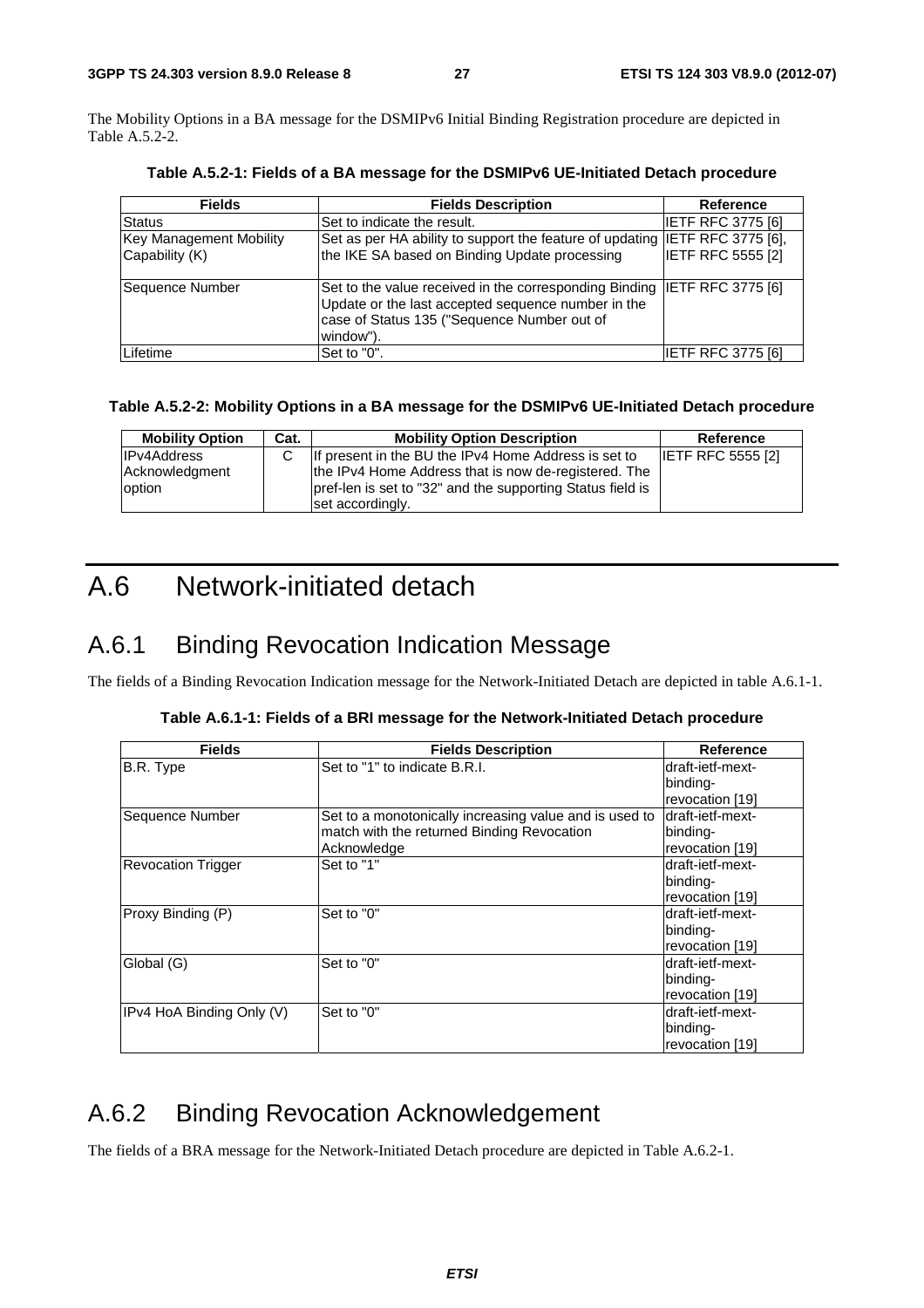| <b>Fields</b>               | <b>Fields Description</b>                           | Reference        |
|-----------------------------|-----------------------------------------------------|------------------|
| B.R. Type                   | Set to "2" to indicate B.R.A.                       | Draft-ietf-mext- |
|                             |                                                     | binding-         |
|                             |                                                     | revocation [19]  |
| Sequence Number             | Set to the value received in the corresponding BRI. | draft-ietf-mext- |
|                             |                                                     | binding-         |
|                             |                                                     | revocation [19]  |
| <b>Status</b>               | Indicates the result of the BRI.                    | draft-ietf-mext- |
|                             |                                                     | binding-         |
|                             |                                                     | revocation [19]  |
| Proxy Registration Flag (P) | Set to "0" to indicate that the Binding Revocation  | draft-ietf-mext- |
|                             | Acknowledgment is NOT for a proxy MIPv6 binding     | binding-         |
|                             | entry.                                              | revocation [19]  |
| Global (G)                  | Set to "0"; the same value as for the BRI.          | draft-ietf-mext- |
|                             |                                                     | binding-         |
|                             |                                                     | revocation [19]  |
| IPv4 HoA Binding Only (V)   | Set to "0"                                          | draft-ietf-mext- |
|                             |                                                     | binding-         |
|                             |                                                     | revocation [19]  |

**Table A.6.2-1: Fields of a BRA message for the Network-Initiated Detach procedure** 

## A.7 Void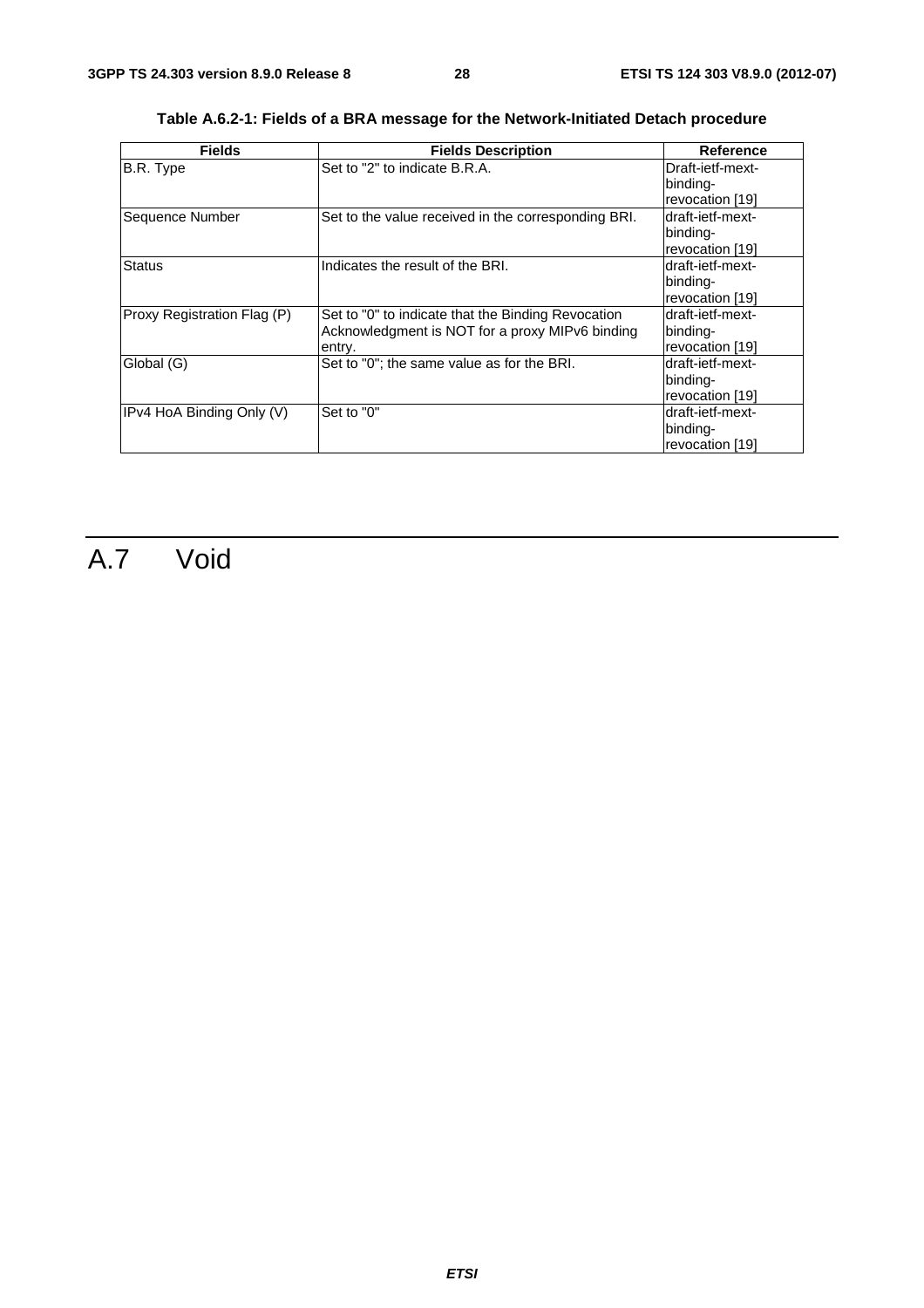### Annex B (normative): Extensions specific to the present document

### B.1 PDN Identifier notify payload

The format of the PDN Identifier notify payload is shown in figure B-1-1.

The PDN Identifier notify payload type is 40960. The length of the PDN Identifier notify payload is 21 octets. The IPv6 Home Network Prefix contains the IPv6 prefix of a PDN connection. The Prefix Length field indicates the length of the prefix contained in IPv6 Home Network Prefix field.

The other fields are defined by IETF RFC 4306 [28].



#### **Figure B.1-1: PDN Identifier notify payload format**

NOTE: As the notify payload notifies information relating an IKE\_SA, SPI Size field is set to 0 and there is no Security Parameter Index field.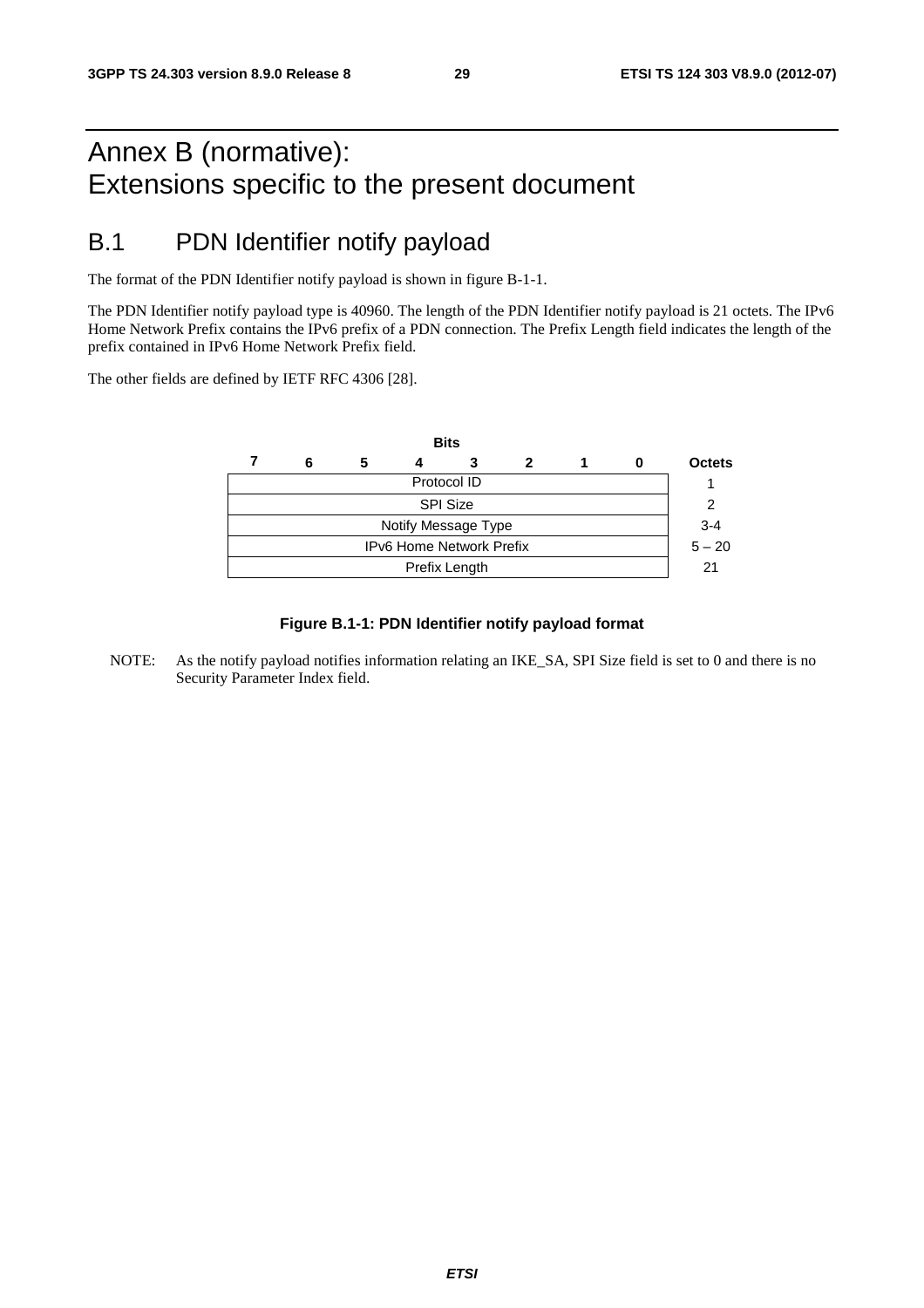### Annex C (informative): Change history

| <b>Date</b> | TSG #            | TSG Doc. CR   |          | Rev | Subject/Comment                                                                                                                                                                                                         | Old   | <b>New</b> |
|-------------|------------------|---------------|----------|-----|-------------------------------------------------------------------------------------------------------------------------------------------------------------------------------------------------------------------------|-------|------------|
| 01-2008     |                  |               |          |     | Version 0.0.0 Editor's internal draft                                                                                                                                                                                   |       | 0.0.0      |
| 02-2008     | CT1 #51          |               |          |     | Includes the following contributions agreed in CT1 #51:<br>C1-080436, C1-080437                                                                                                                                         | 0.0.0 | 0.1.0      |
| 02-2008     | CT1 #51bis       |               |          |     | Includes the following contributions agreed in CT1<br>#51bis:                                                                                                                                                           | 0.1.0 | 0.2.0      |
|             |                  |               |          |     | C1-080770, C1-080776, C1-080791.                                                                                                                                                                                        |       |            |
| 02-2008     | Email-<br>review |               |          |     | Editorial/style corrections in the clean version                                                                                                                                                                        | 0.2.0 | 0.2.1      |
| 04-2008     | CT1 #52          |               |          |     | Includes the following contributions agreed in CT1 #52:<br>C1-080954, C1-080959, C1-080960, C1-081213, C1-<br>081232, C1-081398, C1-081399, C1-081400, C1-<br>081401, C1-081402, C1-081419                              | 0.2.1 | 0.3.0      |
| 04-2008     | Email-<br>review |               |          |     | Editorial/style corrections in the clean version                                                                                                                                                                        | 0.3.0 | 0.3.1      |
| 05-2008     | CT1 #53          |               |          |     | Includes the following contributions agreed in CT1 #53:<br>C1-081590, C1-081594, C1-081693, C1-082079, C1-<br>082080, C1-082082, C1-082083, C1-082084, C1-<br>082063                                                    | 0.3.1 | 0.4.0      |
| 05-2008     | Email-<br>review |               |          |     | Editorial clean-up                                                                                                                                                                                                      | 0.4.0 | 0.4.1      |
| 05-2008     |                  |               |          |     | Version 1.0.0 to be presented to CT-40 created by MCC                                                                                                                                                                   | 0.4.1 | 1.0.0      |
| 07-2008     | CT1 #54          |               |          |     | Includes the following contributions agreed in CT1 #54:<br>C1-082122, C1-082364, C1-082368, C1-082693, C1-<br>082694, C1-082698, C1-082699, C1-082700 and C1-<br>082808                                                 | 1.0.0 | 1.1.0      |
| 08-2008     | CT1 #55          |               |          |     | Includes the following contributions agreed in CT1 #55:<br>C1-082827, C1-082828, C1-082989, C1-083003, C1-<br>083004, C1-083486, C1-083488, C1-083524 and C1-<br>083601                                                 | 1.1.0 | 1.2.0      |
| 10-2008     | CT1 #55bis       |               |          |     | Includes the following contributions agreed in CT1<br>#55bis: C1-083858, C1-083861, C1-084384, C1-<br>084454, C1-084455, C1-084457, C1-084458, C1-<br>084460, C1-084461, C1-084553, C1-084563, C1-<br>084564, C1-084565 | 1.2.0 | 1.3.0      |
| 11-2008     | CT1 #56          |               |          |     | Includes the following contributions agreed in CT1 #56:<br>C1-084692, C1-084693, C1-085379, C1-085517                                                                                                                   | 1.3.0 | 1.4.0      |
| 11-2008     | E-mail<br>review |               |          |     | Editorial clean-up                                                                                                                                                                                                      | 1.4.0 | 1.4.1      |
| 11-2008     | E-mail<br>review |               |          |     | Editorial clean-up                                                                                                                                                                                                      | 1.4.1 | 1.4.2      |
| 11-2008     | E-mail<br>review |               |          |     | Editorial clean-up                                                                                                                                                                                                      | 1.4.2 | 1.4.3      |
| 11-2008     |                  |               |          |     | Version 2.0.0 created for presentation to CT#42 for<br>approval                                                                                                                                                         | 1.4.3 | 2.0.0      |
| 12-2008     |                  |               |          |     | Version 8.0.0 created after approval in CT#42                                                                                                                                                                           | 2.0.0 | 8.0.0      |
| 03-2009     | CT-43            | CP-<br>090126 | 00011    |     | <b>Binding Update Optimization</b>                                                                                                                                                                                      | 8.0.0 | 8.1.0      |
| 03-2009     | $CT-43$          | CP-<br>090126 | 0003     |     | <b>BRI</b> error correction                                                                                                                                                                                             | 8.0.0 | 8.1.0      |
| 03-2009     | CT-43            | CP-<br>090129 | $0005$ 1 |     | Missing HA Initiated Multiple PDN Detach                                                                                                                                                                                | 8.0.0 | 8.1.0      |
| 03-2009     | CT-43            | CP-<br>090129 | 0007     |     | IPv4 HoA release                                                                                                                                                                                                        | 8.0.0 | 8.1.0      |
| 03-2009     | $CT-43$          | CP-<br>090125 | 0008 1   |     | Align with latest version of internet draft                                                                                                                                                                             | 8.0.0 | 8.1.0      |
| 03-2009     | CT-43            |               |          |     | Editorial cleanup by MCC                                                                                                                                                                                                | 8.0.0 | 8.1.0      |
| 06-2009     | CT-44            | CP-<br>090413 | $0004$ 3 |     | Discovery of the Home Agent address                                                                                                                                                                                     | 8.1.0 | 8.2.0      |
| 06-2009     | CT-44            | CP-<br>090413 | 0011 1   |     | HA discovery via DHCPv6                                                                                                                                                                                                 | 8.1.0 | 8.2.0      |
| 06-2009     | CT-44            | CP-<br>090413 | 0012     |     | Nemo Binding Acknowledgement Status value<br>clarification                                                                                                                                                              | 8.1.0 | 8.2.0      |
| 06-2009     | $CT-44$          | CP-<br>090413 | 0013     |     | Alternate Care-of Address correction                                                                                                                                                                                    | 8.1.0 | 8.2.0      |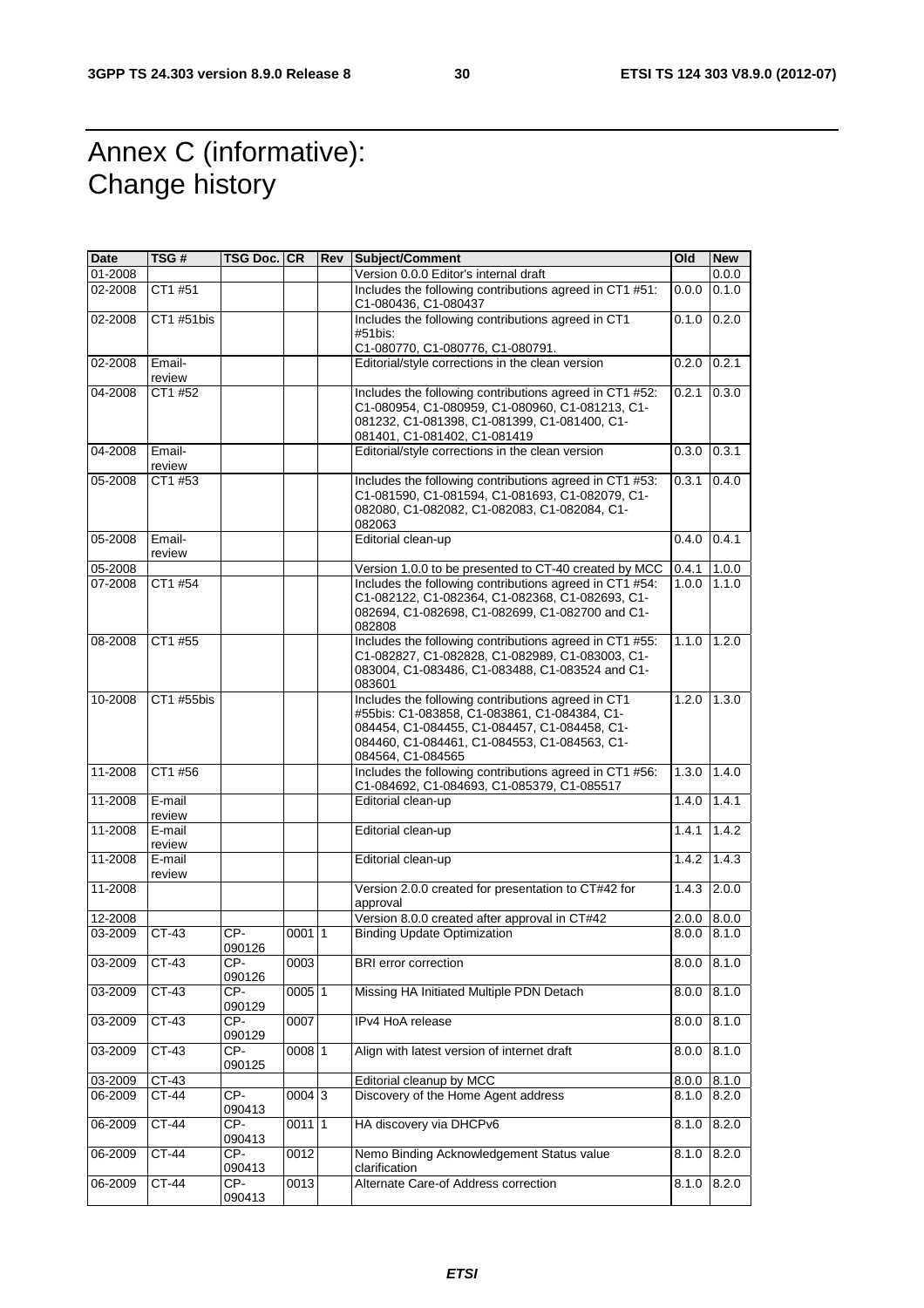| <b>Date</b> | TSG#         | <b>TSG Doc.</b> | <b>CR</b>           | Rev | <b>Subject/Comment</b>                                  | Old   | <b>New</b> |
|-------------|--------------|-----------------|---------------------|-----|---------------------------------------------------------|-------|------------|
| $06 - 2009$ | <b>CT-44</b> | CP-             | 0014                |     | TLV Header Format flag references                       | 8.1.0 | 8.2.0      |
|             |              | 090413          |                     |     |                                                         |       |            |
| 06-2009     | <b>CT-44</b> | $CP-$           | 0016                |     | Update to the Binding Revocation Indication Message     | 8.1.0 | 8.2.0      |
|             |              | 090413          |                     |     |                                                         |       |            |
| 06-2009     | $CT-44$      | $CP-$           | 0017                |     | Clarification of routing header usage                   | 8.1.0 | 8.2.0      |
|             |              | 090413          |                     |     |                                                         |       |            |
| 06-2009     | $CT-44$      | CP-             | $0018$ 3            |     | HA reallocation procedure and Home Address request      | 8.1.0 | 8.2.0      |
|             |              | 090324<br>CP-   |                     |     |                                                         |       |            |
| 09-2009     | $CT-45$      | 090655          | 0019                |     | DNS lookup at HA discovery based on DHCPv6              | 8.2.0 | 8.3.0      |
| 09-2009     | $CT-45$      | $CP-$           | 002111              |     | Clarification of IPv4 Home Address request              | 8.2.0 | 8.3.0      |
|             |              | 090655          |                     |     |                                                         |       |            |
| 09-2009     | $CT-45$      | $CP-$<br>090655 | $0023$ 1            |     | Update of TS after DS-MIPv6 RFC availability            | 8.2.0 | 8.3.0      |
| 09-2009     | $CT-45$      | CP-             | $0024$ 1            |     | Remove the static HNP configured in LTE capable UE      | 8.2.0 | 8.3.0      |
|             |              | 090655          |                     |     |                                                         |       |            |
| 09-2009     | $CT-45$      | CP-             | 0025                |     | IPv4 address acknowledgement option type                | 8.2.0 | 8.3.0      |
|             |              | 090655          |                     |     |                                                         |       |            |
| 09-2009     | $CT-45$      | $CP-$           | 0027                |     | Deletion of SA to the initial HA during HA reallocation | 8.2.0 | 8.3.0      |
|             |              | 090655          |                     |     | procedure                                               |       |            |
| 12-2009     | $CT-46$      | $CP-$           | 0028                |     | RFC5555 missing reference                               | 8.3.0 | 8.4.0      |
|             |              | 090901          |                     |     |                                                         |       |            |
| 12-2009     | $CT-46$      | $CP-$<br>090901 | 0030                |     | A bit in BRI message                                    | 8.3.0 | 8.4.0      |
| 12-2009     | $CT-46$      | $CP-$           | 003111              |     | UE procedures at BRI reception                          | 8.3.0 | 8.4.0      |
|             |              | 090901          |                     |     |                                                         |       |            |
| 03-2010     | $CT-47$      | $CP-$           | $0034$ 1            |     | Multiple PDN connections                                | 8.4.0 | 8.5.0      |
|             |              | 100107          |                     |     |                                                         |       |            |
| 03-2010     | $CT-47$      | $CP-$<br>100107 | 0036 1              |     | PDN connections                                         | 8.4.0 | 8.5.0      |
| 03-2010     | $CT-47$      | $CP-$           | 0038                |     | Reference to redirect RFC                               | 8.4.0 | 8.5.0      |
|             |              | 100107          |                     |     |                                                         |       |            |
| 06-2010     | <b>CT-48</b> | CP-             | 0041                |     | <b>Reference Updates</b>                                | 8.5.0 | 8.6.0      |
|             |              | 100339          |                     |     |                                                         |       |            |
| 06-2010     | $CT-48$      | $CP-$           | $0043$ <sub>2</sub> |     | Usage of PDN prefix information with multiple PDNs to   | 8.5.0 | 8.6.0      |
|             |              | 100339          |                     |     | the same APN                                            |       |            |
| 09-2010     | $CT-49$      | $CP-$           | $0047$ 3            |     | Usage of PDN Identifier notify payload                  | 8.6.0 | 8.7.0      |
|             |              | 100485          |                     |     |                                                         |       |            |
| 09-2011     | $CT-53$      | $CP-$           | $0113$  2           |     | Correction of Home Agent discovery via DHCPv6           | 8.7.0 | 8.8.0      |
|             |              | 110660          |                     |     |                                                         |       |            |
| 06-2012     | CT-56        | CP-             | $0122$ 4            |     | Correction to HA discovery based on DHCPv6              | 8.8.0 | 8.9.0      |
|             |              | 120293          |                     |     |                                                         |       |            |